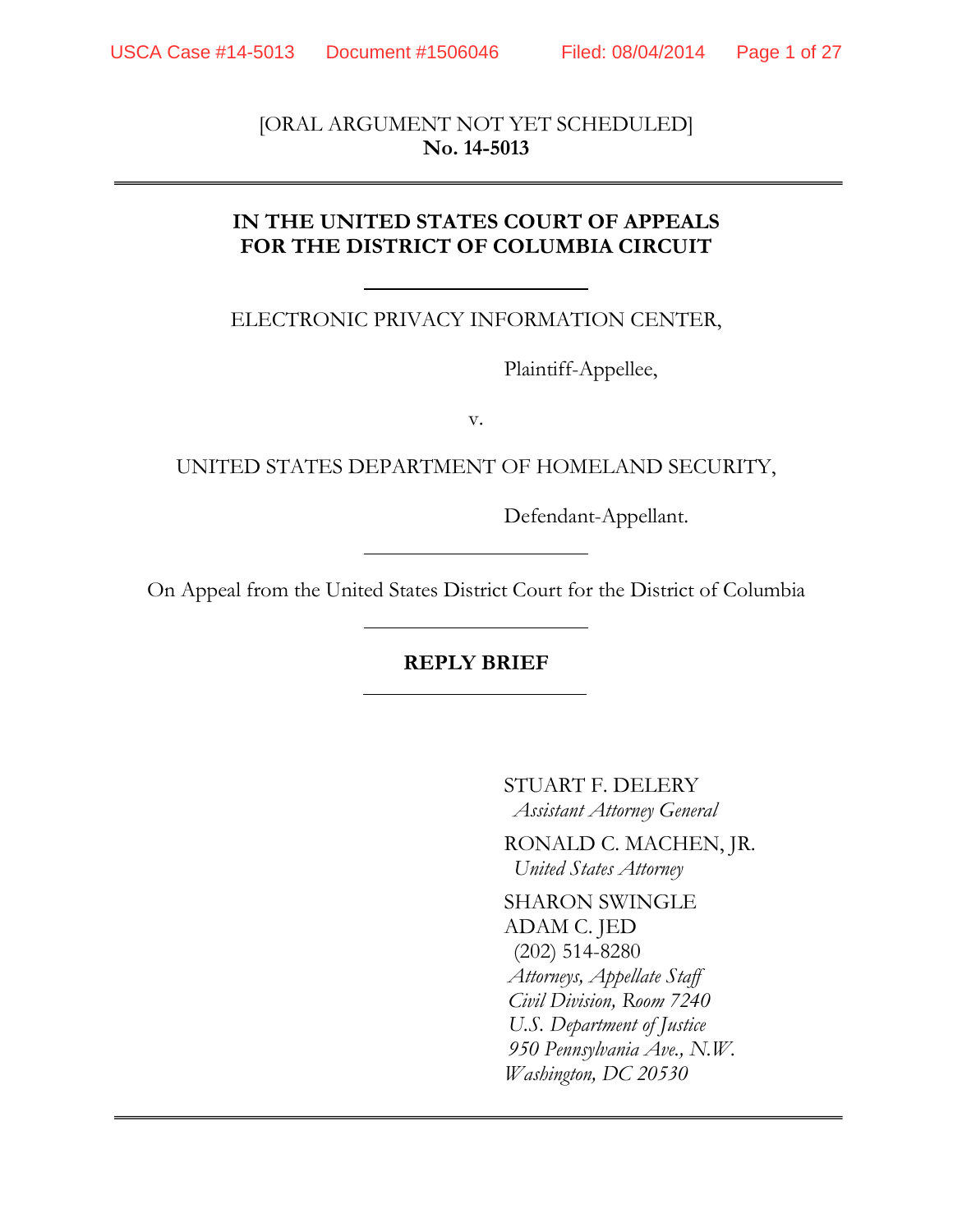## **CERTIFICATE AS TO PARTIES, RULINGS, AND RELATED CASES**

### **A. Parties and Amici**

The plaintiff-appellee is the Electronic Privacy Information Center. The defendant-appellant is the United States Department of Homeland Security.

### **B. Rulings Under Review**

The defendant-appellant seeks review of the November 12, 2013 judgment and decision, issued by the Honorable James E. Boasberg, United States District Court for the District of Columbia, in Case No. 13-cv-260, ECF Nos. 18, 19. The district court's order and opinion are reproduced in the Joint Appendix at JA41 and JA42 respectively. No citation is yet available in the Federal Supplement. The district court's opinion can be found at 2013 WL 5976973.

### **C. Related Cases**

This case has not previously been before this or any other court. We are not aware of any related cases.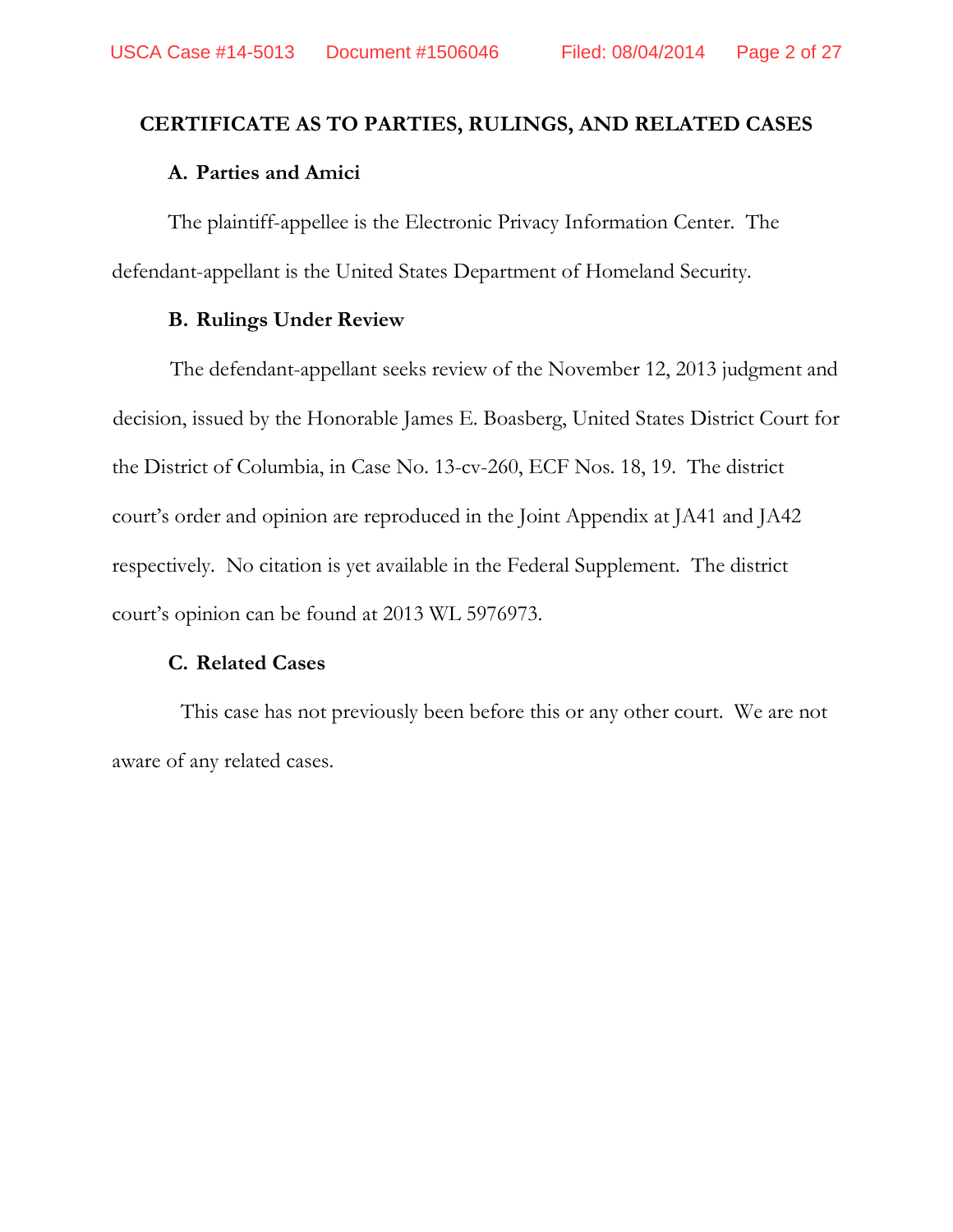# **TABLE OF CONTENTS**

# **Page**

|                 | CERTIFICATE AS TO PARTIES, RULINGS, AND RELATED CASES                       |  |
|-----------------|-----------------------------------------------------------------------------|--|
| <b>GLOSSARY</b> |                                                                             |  |
|                 |                                                                             |  |
|                 |                                                                             |  |
| A.              | The Department of Homeland Security Properly Withheld                       |  |
| <b>B.</b>       | The Department of Homeland Security Properly Withheld                       |  |
| C.              | The Department of Homeland Security Properly Considered                     |  |
|                 |                                                                             |  |
|                 | CERTIFICATE OF COMPLIANCE WITH<br>FEDERAL RULE OF APPELLATE PROCEDURE 32(a) |  |

CERTIFICATE OF SERVICE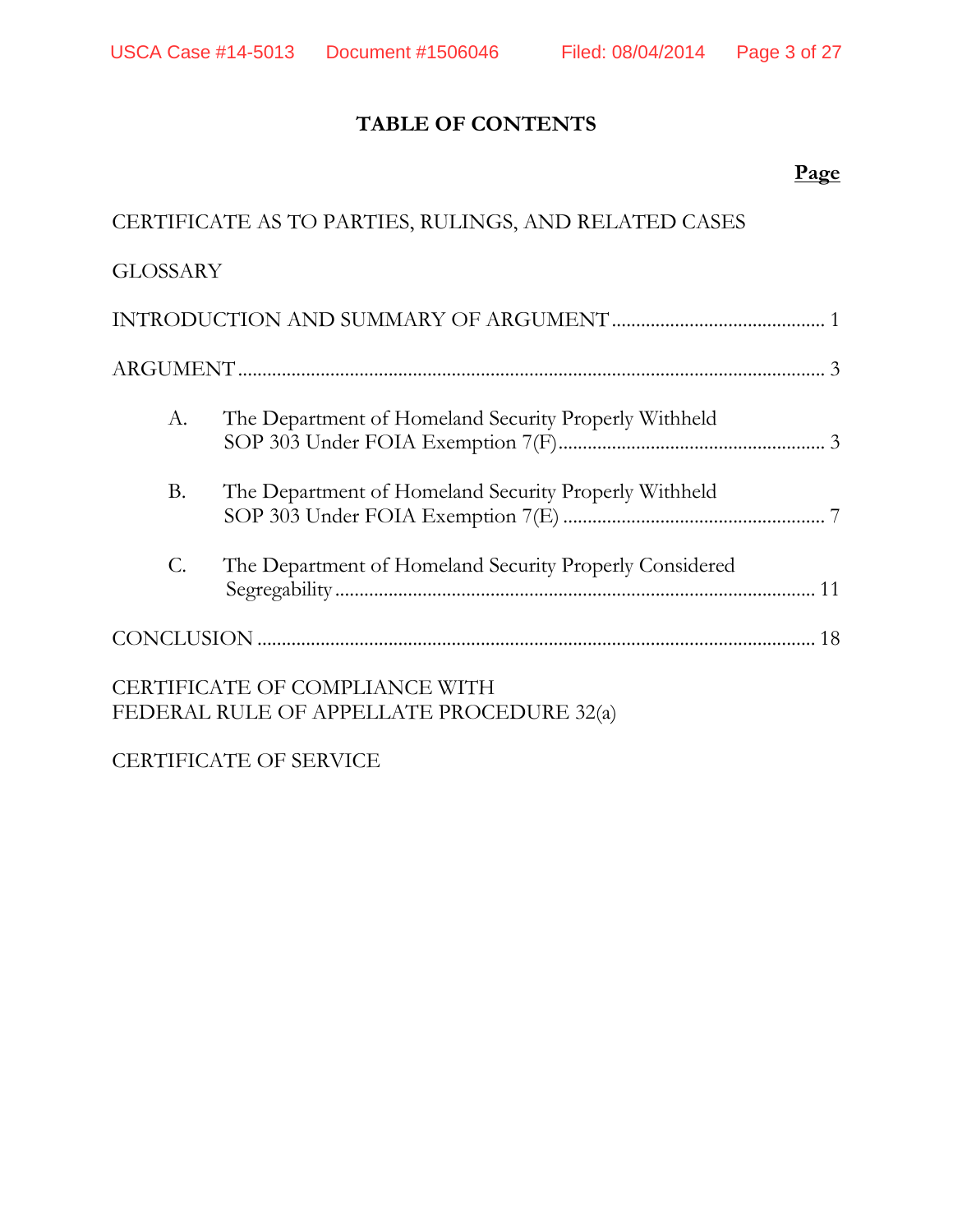# **TABLE OF AUTHORITIES**

| Cases:                                                                                                     | Page |
|------------------------------------------------------------------------------------------------------------|------|
| ACLU v. Dep't of Defense,<br>543 F.3d 59 (2d Cir. 2008), vacated on other grounds, 558 U.S. 1042 (2009)  4 |      |
| Allard K. Lowenstein Int'l Human Rights Project v. DHS,                                                    |      |
| Armstrong v. Exec. Office of the President,                                                                |      |
| Barnhart v. Thomas,                                                                                        |      |
| Blackwell v. FBI,                                                                                          |      |
| Boyd v. Crim. Div. of the U.S. DOJ,                                                                        |      |
| Caraco Pharm. Labs., Ltd. v. Novo Nordisk $A/S$ ,                                                          |      |
| $CLA$ v. Sims,                                                                                             |      |
| Ctr. for Nat'l Sec. Studies v. DOJ,                                                                        |      |
| FBI v. Abramson,                                                                                           |      |
| John Doe Agency v. John Doe Corp.,                                                                         |      |
| Johnson v. Exec. Office for U.S. Att'ys.,                                                                  |      |

\*Authorities upon which we chiefly rely are marked with asterisks.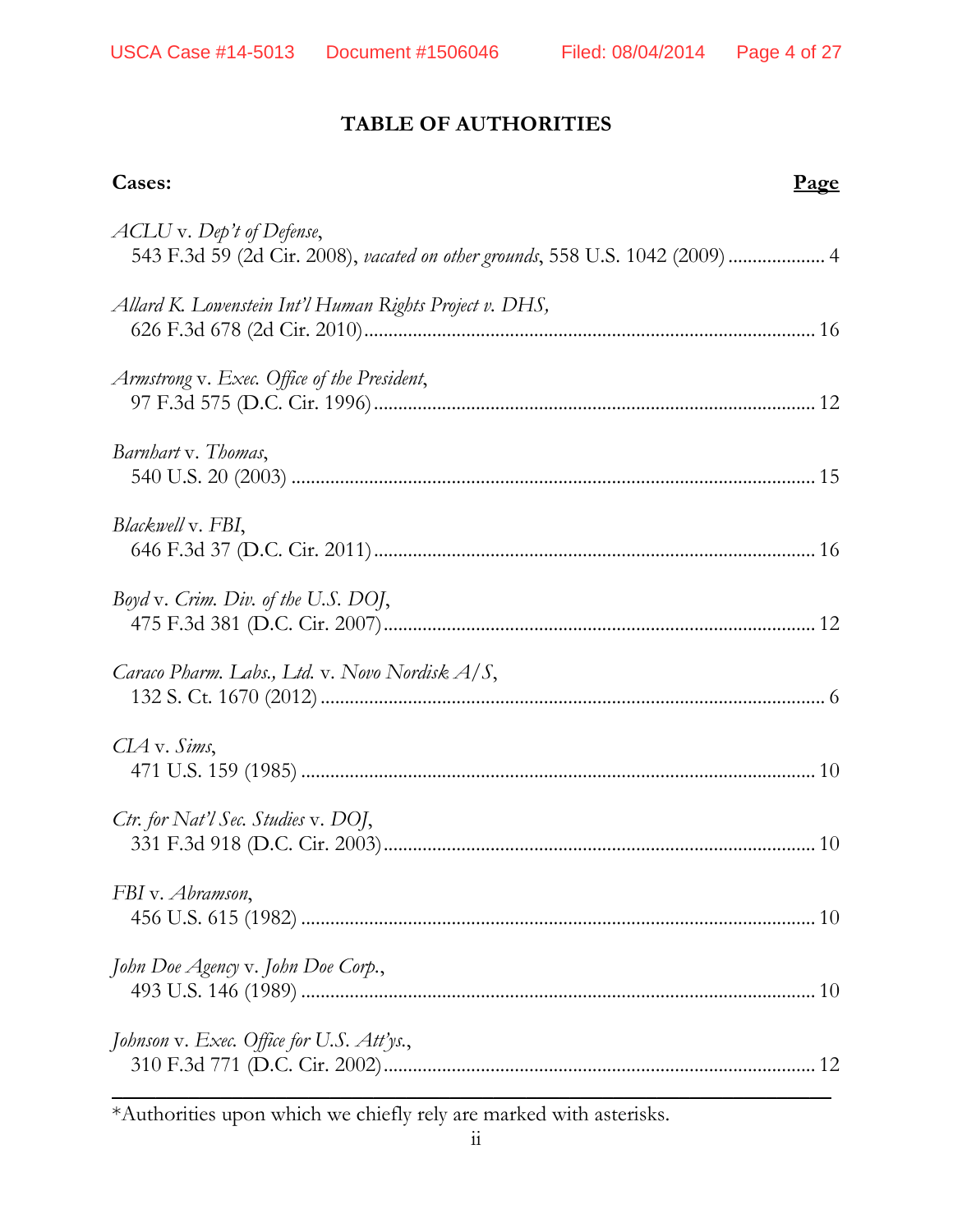| <i>Juarez v. DOJ,</i>                                                                                             |  |
|-------------------------------------------------------------------------------------------------------------------|--|
| LaRouche v. Webster,                                                                                              |  |
| Mayer Brown LLP v. IRS,                                                                                           |  |
| NLRB v. Robbins Tire $\mathcal O$ Rubber Co.,                                                                     |  |
| *Pub. Emps. for Envtl. Responsibility v. U.S. Section, Int'l Bound. $\mathcal{Q}^*$<br>Water Comm'n, U.S.-Mexico, |  |
| <i>Stone v. INS</i> ,                                                                                             |  |
| Weinberger v. Catholic Action,                                                                                    |  |
| Statutes:                                                                                                         |  |
|                                                                                                                   |  |
|                                                                                                                   |  |
|                                                                                                                   |  |
|                                                                                                                   |  |
|                                                                                                                   |  |
| <b>Legislative Materials:</b>                                                                                     |  |
|                                                                                                                   |  |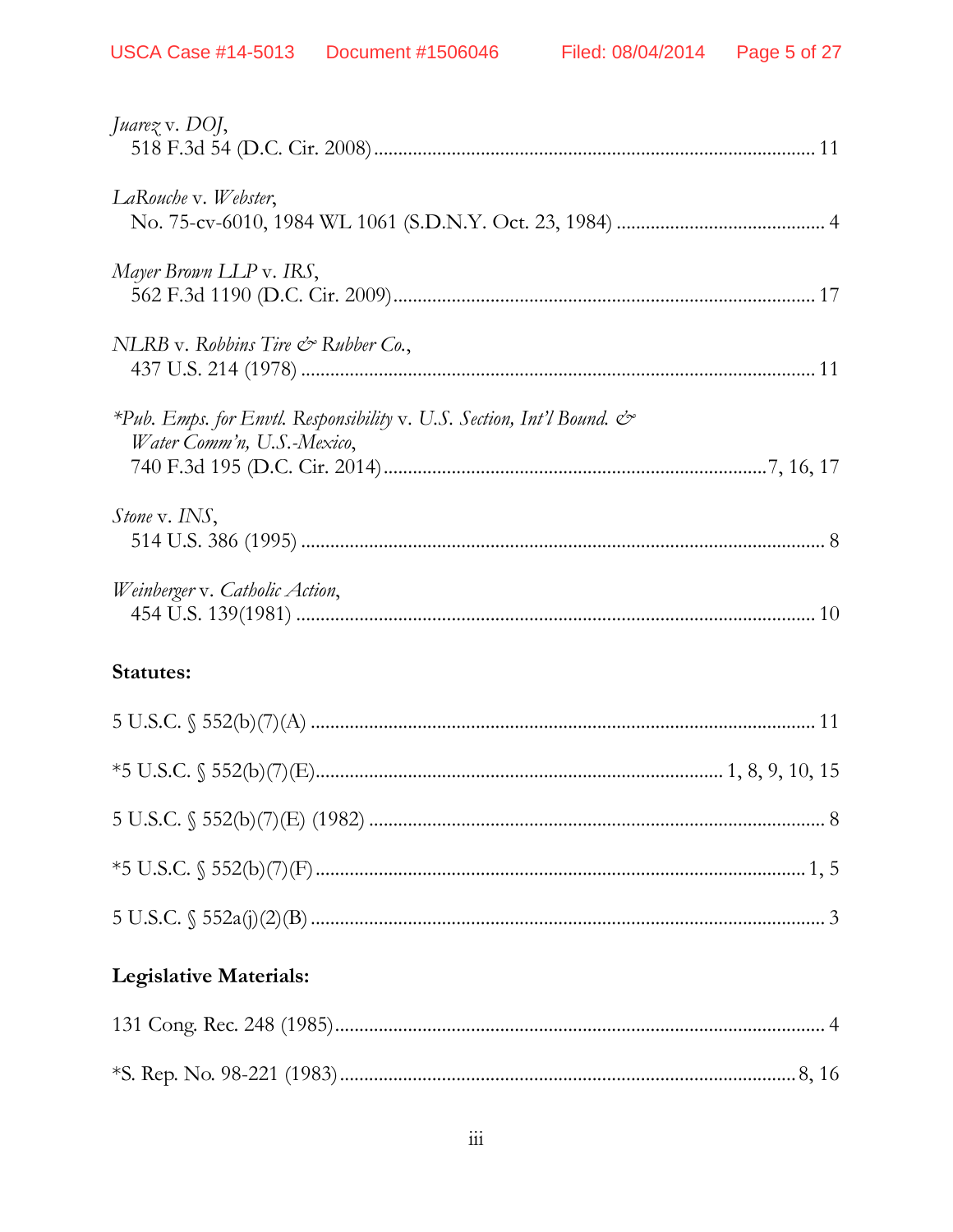# **Other Authorities:**

| U.S. Dep't of Justice, Attorney General's Memorandum on the 1986 Amendments to the |  |
|------------------------------------------------------------------------------------|--|
|                                                                                    |  |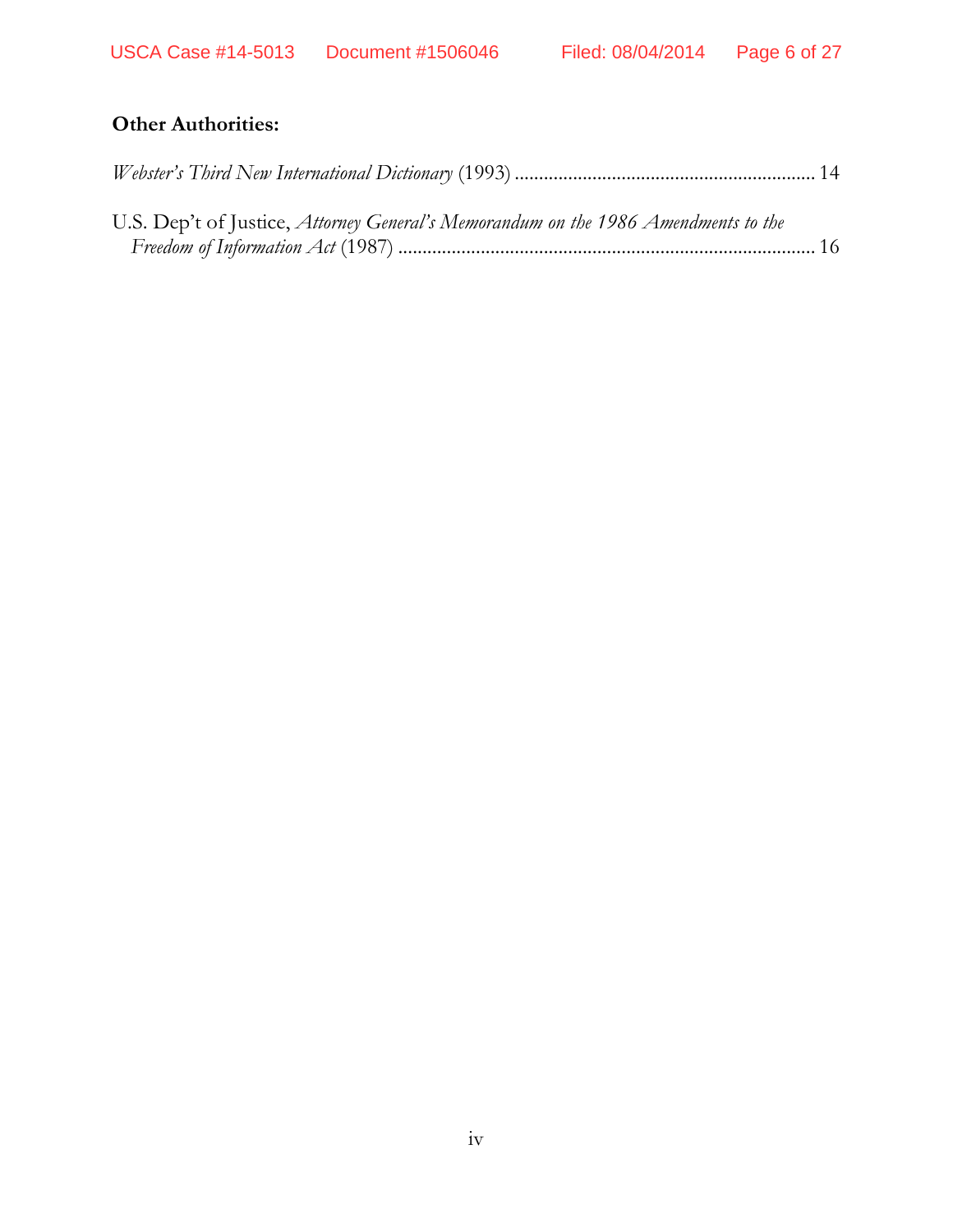# **GLOSSARY**

| <b>DHS</b>  | Department of Homeland Security                                  |
|-------------|------------------------------------------------------------------|
| <b>EPIC</b> | Electronic Privacy Information Center                            |
| <b>FOIA</b> | Freedom of Information Act                                       |
| JA          | Joint Appendix                                                   |
| SOP 303     | Department of Homeland Security Standard Operating Procedure 303 |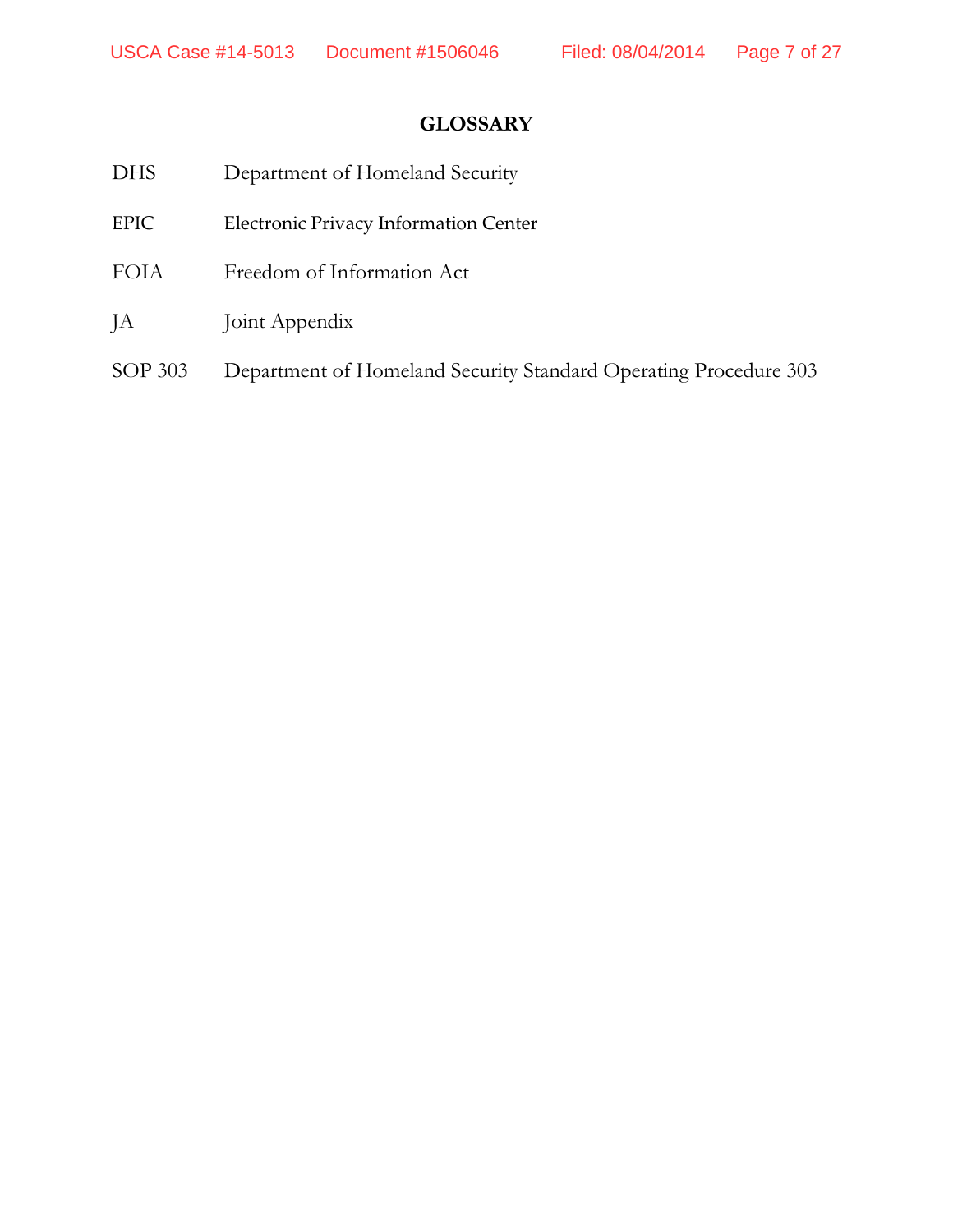### **INTRODUCTION AND SUMMARY OF ARGUMENT**

We showed in the opening brief that the district court erred in ordering disclosure of Standard Operating Procedure 303 ("SOP 303"), which contains highly sensitive procedures for the shutdown and restoration of wireless networks during critical emergencies such as the threatened use of remotely detonated explosives. SOP 303 comes within the plain language of FOIA Exemption 7(F), because its disclosure "could reasonably be expected to endanger the life or physical safety of any individual," 5 U.S.C. § 552(b)(7)(F). Making SOP 303 public could enable malefactors to plan around or interfere with the government's procedures for deciding whether to shut down wireless networks during threats and for executing a shutdown. SOP 303 is also protected under FOIA Exemption 7(E), which protects records and information that "would disclose techniques and procedures for law enforcement investigations or prosecutions," 5 U.S.C. § 552(b)(7)(E). As EPIC does not dispute, SOP 303 is a series of steps for use in response to critical emergencies that will trigger law enforcement investigations. Choosing whether, when, and where to shut down a cellular network is a logical component of an ongoing investigation triggered by the threat, and SOP 303 serves investigative functions such as protecting evidence and first responders and minimizing interference with 911 calls.

EPIC argues that Exemption 7(F) requires an agency to identify the individuals at risk with specificity, but the text of the statute does not impose such a requirement, nor does the legislative history support that construct. EPIC accuses the government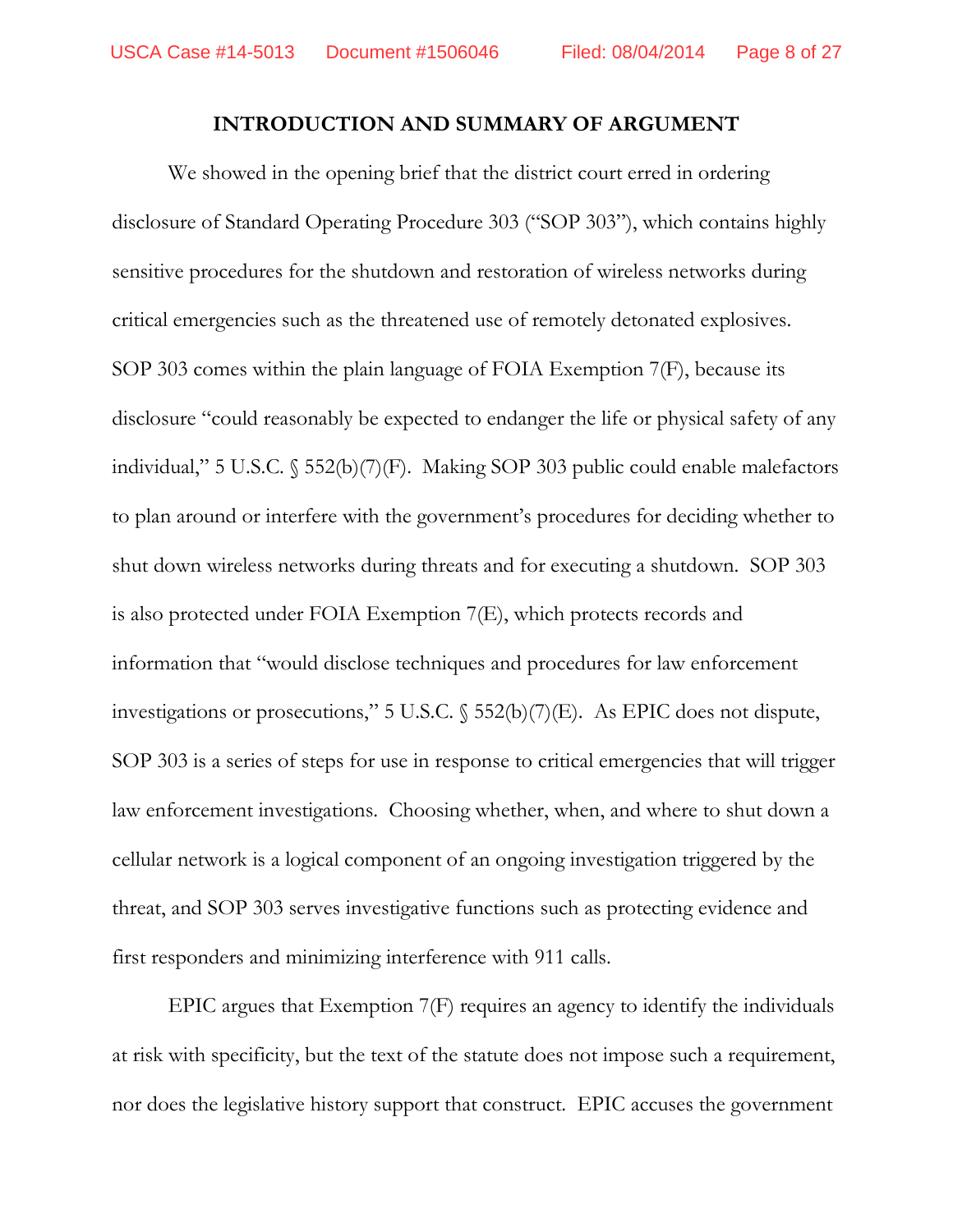of reading "any individual" out of the statute, but the requirement that release must pose a threat to "any individual" reflects Congress's intent to expand the statute from protecting only law enforcement personnel to protecting people generally. Exemption 7(F) is not inapplicable when disclosure of a document could create a specific and non-speculative risk to a large, rather than a small, group of people.

EPIC also challenges the applicability of Exemption 7(E), arguing that SOP 303 is used for coordination rather than for law enforcement investigation or prosecution. This ignores the realities that law enforcement investigations often involve multiple persons and agencies. EPIC appears to suggest that Exemption 7(E) applies only to records that disclose an investigatory technique, such as surveillance techniques or polygraph information. But as we showed in our opening brief, Congress specifically expanded the statute to reach beyond "investigative techniques and procedures" to encompass "techniques and procedures *for* law enforcement investigations or prosecutions." As a procedure that will be used during an ongoing investigation and that will shield evidence and law enforcement personnel and minimize disruption to police communications and 911 calls, SOP 303 clearly satisfies this requirement. EPIC also argues that the government's interpretation leaves Exemption 7(A), which shields records that "could reasonably be expected to interfere with enforcement proceedings," as surplusage. However, a document or piece of information that is itself evidence, but does not describe "techniques or procedures," will typically be protected by Exemption 7(A), yet not Exemption 7(E).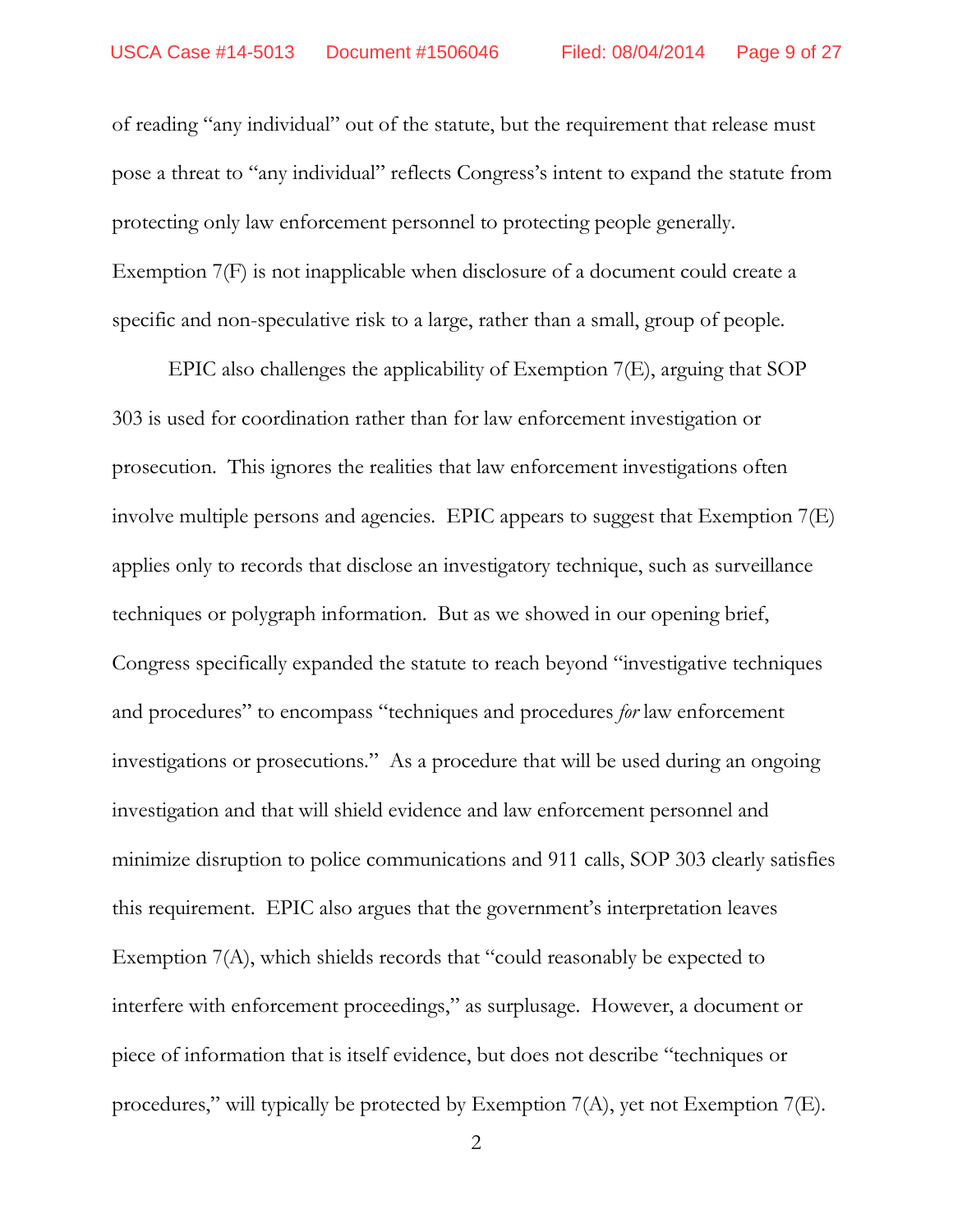Unable to find any support for the district court's interpretation of Exemptions 7(F) and (E), EPIC now contends that, even if some information in SOP 303 could be withheld, DHS failed to segregate non-exempt material. EPIC offers no basis to second-guess DHS's expert judgments about the risks of disclosing procedures for responding to critical emergencies like the threat of wireless-activated explosives. In any event, the issue is properly addressed by the district court in the first instance, under a correct construction of Exemptions 7(F) and 7(E).

#### **ARGUMENT**

## **A. The Department of Homeland Security Properly Withheld SOP 303 Under FOIA Exemption 7(F).**

As our opening brief explained (at 11-18), the district court erred in construing Exemption 7(F)'s protection for information that "could reasonably be expected to endanger the life or physical safety of any individual" to apply only where the individual at risk is "identif[ied]" with "specificity." The text of Exemption 7(F) contains no requirement that there be an identifiable individual. Indeed, this is in contrast to provisions in FOIA's companion statute, the Privacy Act. See, *e.g.*, 5 U.S.C. § 552a(j)(2)(B). It is also implausible that Congress intended to permit an agency to withhold a document if disclosure poses a danger to a small group of specifically identifiable people, but to require disclosure if the danger posed is to many or most people.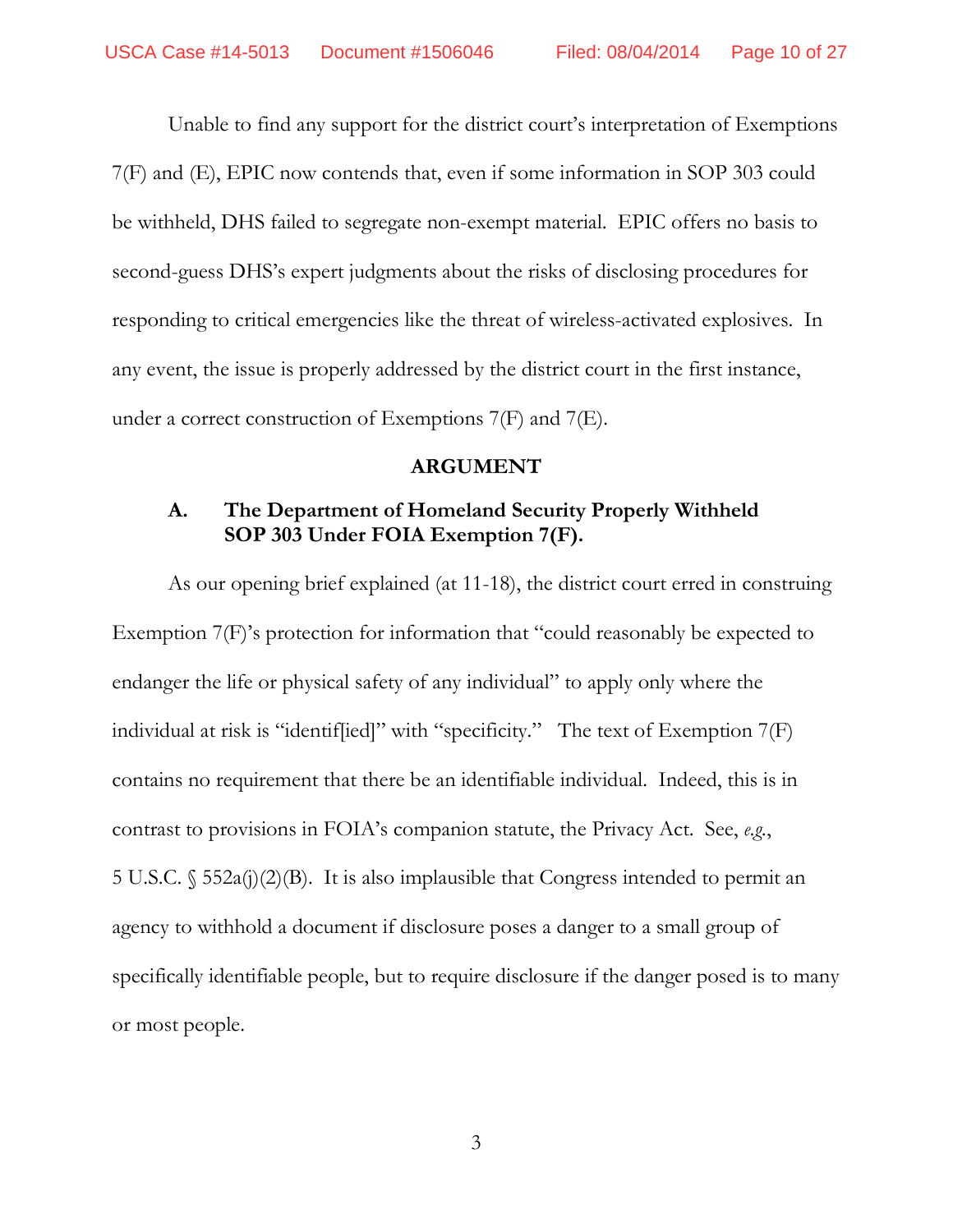EPIC quotes extensively from the district court decision and the Second Circuit's now-vacated decision in *ACLU* v. *Dep't of Defense*, 543 F.3d 59, 66-72 (2d Cir. 2008), *vacated on other grounds*, 558 U.S. 1042 (2009), but ignores much of the government's brief, which shows the flaws in those courts' reasoning. Thus, EPIC points (Br. 18-20) to the same snippets of legislative history relied on by the district court. As we have explained (at 17), even taken in isolation, those quotes do not support EPIC's rule that Exemption 7(F) applies only when release could endanger the life or physical safety of specifically identified individuals. And as we have further explained (at 17-18), those quotes are taken out of context. For example, the Deputy Attorney General's testimony that "[t]he provisions of Exemption 7 would be modified slightly" was part of a general observation that the proposed bill would "not revise[] wholesale" the existing Exemption 7, and she then referred to several amendments unrelated to the language in dispute between the parties here. 131 Cong. Rec. 248 (1985). Moreover, even EPIC understands this legislative history to show that the 1986 amendment replacing "law enforcement personnel" with "any person" was intended "only to relax the category of covered persons." EPIC Br. 19 (internal quotation marks omitted). And EPIC does not appear to dispute that prior to the amendment, Exemption 7(F) did not require the government to identify particular atrisk officials. See, *e.g., LaRouche* v. *Webster*, No. 75-cv-6010, 1984 WL 1061, at \*8 (S.D.N.Y. Oct. 23, 1984) (applying Exemption 7(F) to block public disclosure of an

4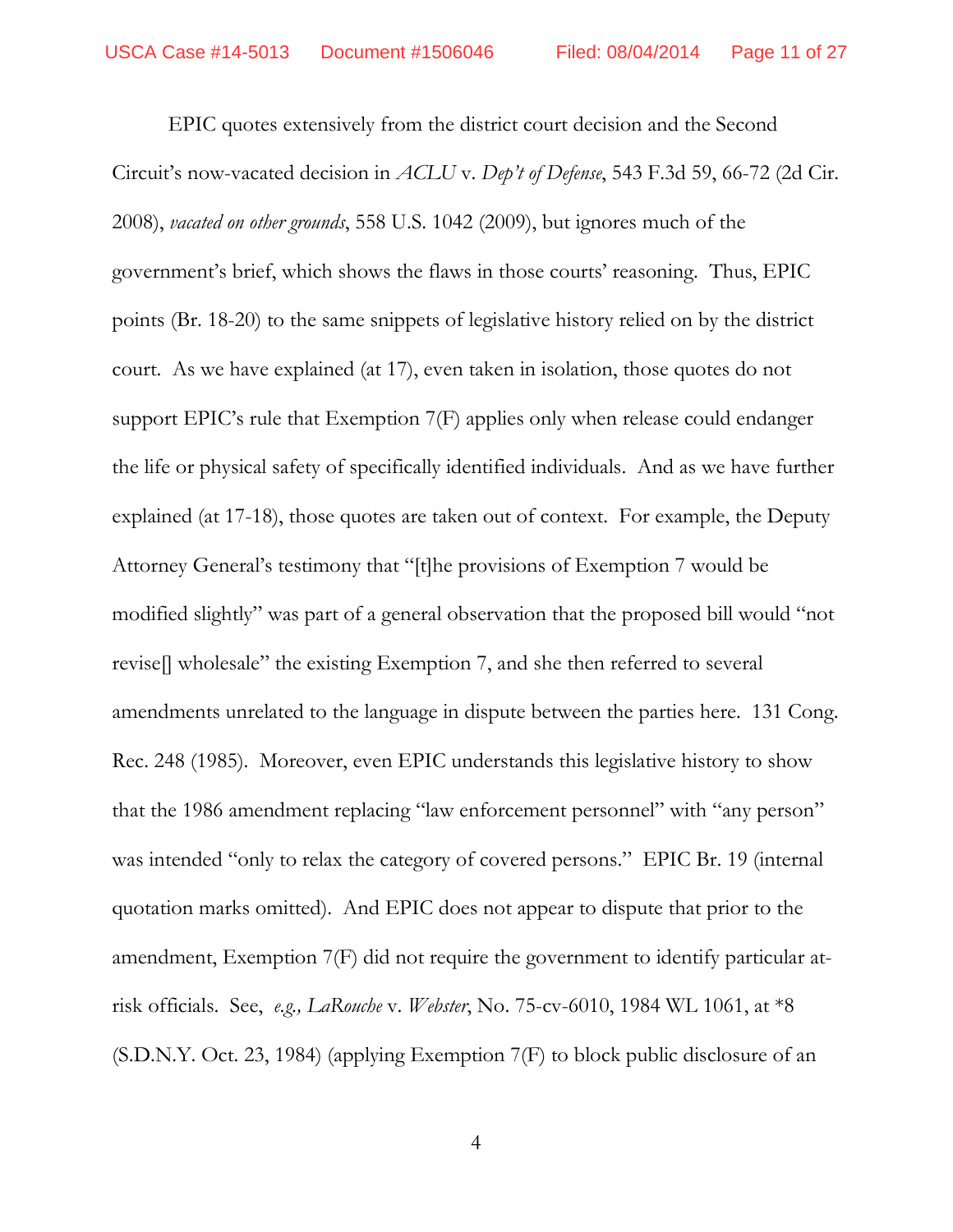FBI report describing a home-made machine gun, in order to protect "law enforcement personnel" generally).

EPIC appears to derive (Br. 11-14) its atextual requirement of a specifically described individual from the required "nexus between disclosure and possible harm," *i.e.*, the requirement that disclosure "could *reasonably be expected to endanger* the life or physical safety of any individual," 5 U.S.C. § 552(b)(7)(F) (emphasis added). But EPIC does not explain why the release of records or information "could *reasonably be expected to endanger* the life or physical safety of any individual" only in circumstances where the threatened individual or individuals can be identified with specificity. EPIC's insistence that it "is not sufficient" to identify "people near unexploded bombs, people who frequent high value targets, and bomb squads and other first responders" (Br. 13 ) demonstrates both the lack of any logical basis for this rule, and the practical difficulty with its argument. Indeed, although EPIC appears to concede that its prophylactic rule would be satisfied for procedures concerning threats to small geographic areas, such as an inundation maps for single dams, EPIC does not explain why, for a procedure applicable to crises nationwide, there is not a nexus between disclosure and possible harm. The fact that release of records poses a concrete and non-speculative danger to a large group of people does not undermine the "nexus between disclosure and possible harm"; it underscores the fact that release "could reasonably be expected to endanger the life or physical safety of any individual."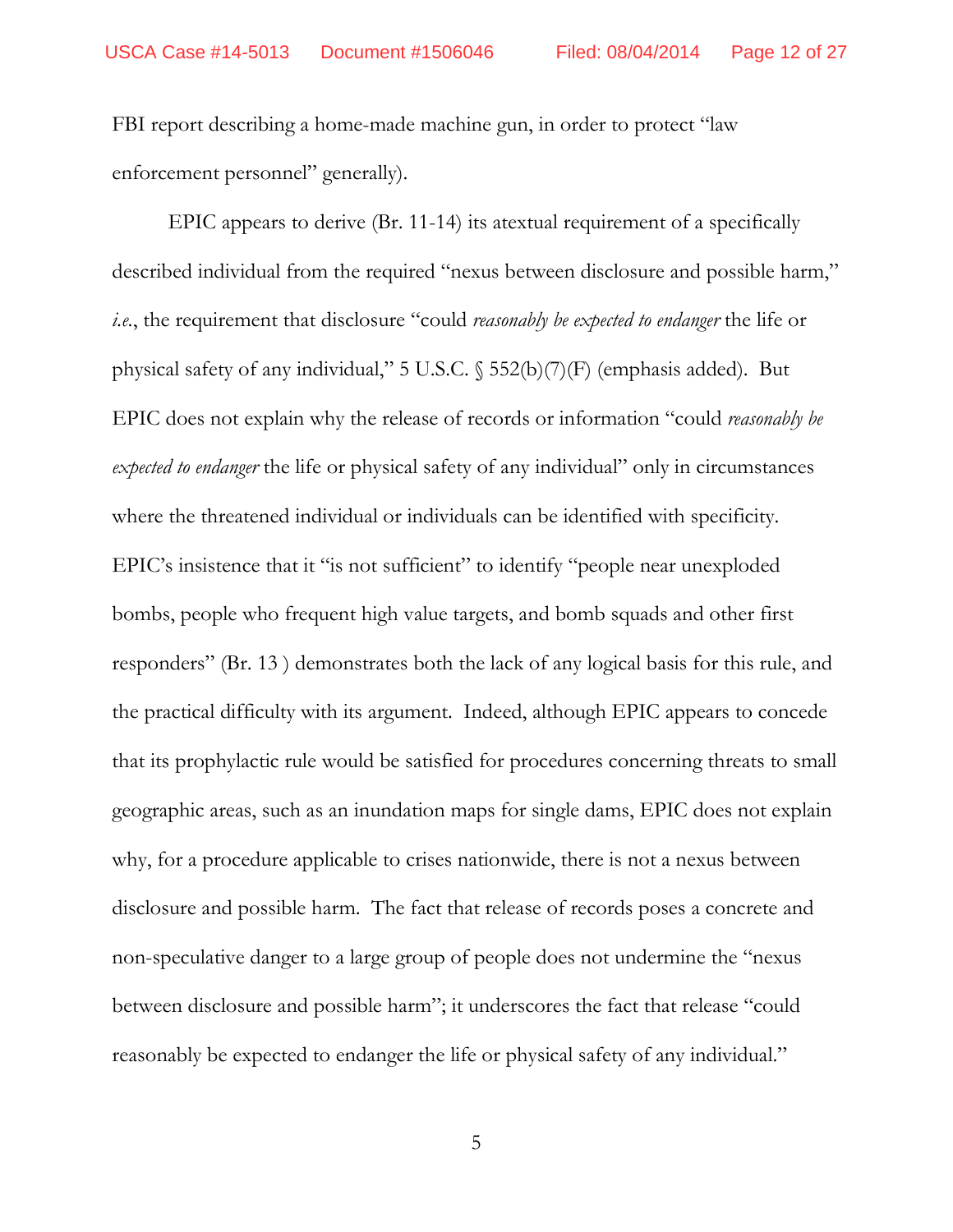EPIC's only textual defense of this rule is its argument (Br. 16-17) that, unless "any individual" in Exemption 7(F) is construed to mean "any individual identified with reasonable specificity," the phrase "any individual" will be "surplusage." Of course EPIC's own interpretation is at odds with the textual canon that Congress is understood to mean what it says. Moreover, the reference to "any individual" specifies *whose* life or physical safety must be at risk. It clarifies, for example, that Exemption 7(F) does not shield the life of animals or the physical safety of property. And more importantly, the phrase clarifies that Exemption 7(F) shields the life or physical safety of "any individual" rather than only the "law enforcement personnel" protected under the prior version. EPIC's argument is therefore merely a claim that perhaps Congress could have been clearer in specifying that the government *does not* have to identify the individuals at risk with specificity. "[T]he mere possibility of clearer phrasing cannot defeat the most natural reading of a statute." *Caraco Pharm. Labs., Ltd.* v. *Novo Nordisk A/S*, 132 S. Ct. 1670, 1682 (2012).

EPIC also contends (Br. 19-20) that if there is a real danger, DHS should classify the documents. The possibility of classification is neither coextensive nor mutually exclusive with Exemption 7(F) and, more importantly, it does not provide any reason for adopting EPIC's atextual rule. The fact that SOP 303 must be shared with federal law enforcement officials, state homeland security officials, and national cellular carriers creates practical barriers to classifying the document. The fact that the

6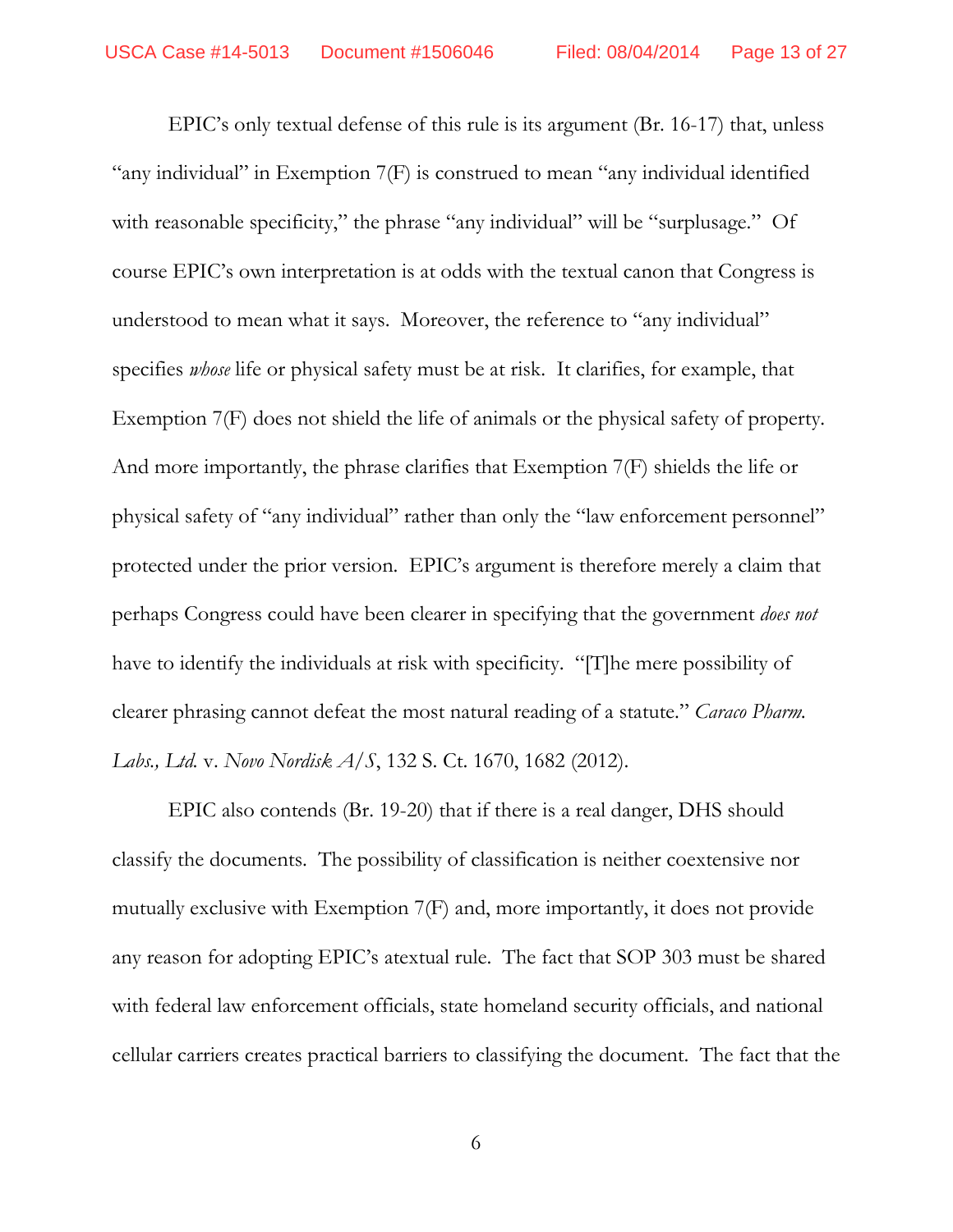document is not classified does not alter the conclusion that release of the procedures contained in SOP 303 could endanger the life and physical safety of many individuals.

Finally, and as we have explained (at 19-21), even if Exemption 7(F) applies only to a particularized threat to a discrete population, that requirement is satisfied here. Although the set of people who could be harmed as a result of disclosure of SOP 303 is large, there are identifiable groups who are more likely to be put at risk. These include people near unexploded bombs, people who frequent high-value targets, and members of bomb squads and other first responders. EPIC's only response is the assertion that this is "not sufficient to satisfy the 7(F) standard." Br. 13. This *ipse dixit* does not explain *why*, even if the government were required to show a particularized threat to a discrete population, the government has not done so here. To the extent that EPIC suggests (Br. 13-14) that Exemption 7(F) applies only when disclosure would reveal the at-risk individuals' "participation in law enforcement activities," that rule is also unsupported by the text and legislative history and is flatly inconsistent with *Pub. Emps. for Envtl. Responsibility* v. U.S. Section, Int'l Bound. & Water *Comm'n, U.S.-Mexico ("PEER")*, 740 F.3d 195 (D.C. Cir. 2014), which applied Exemption 7(F) to protect individuals living downstream from dams. *Id.* at 199, 206.

## **B. The Department of Homeland Security Properly Withheld SOP 303 Under FOIA Exemption 7(E).**

Exemption 7(E) protects records or information that, as relevant here, "would disclose techniques and procedures for law enforcement investigations or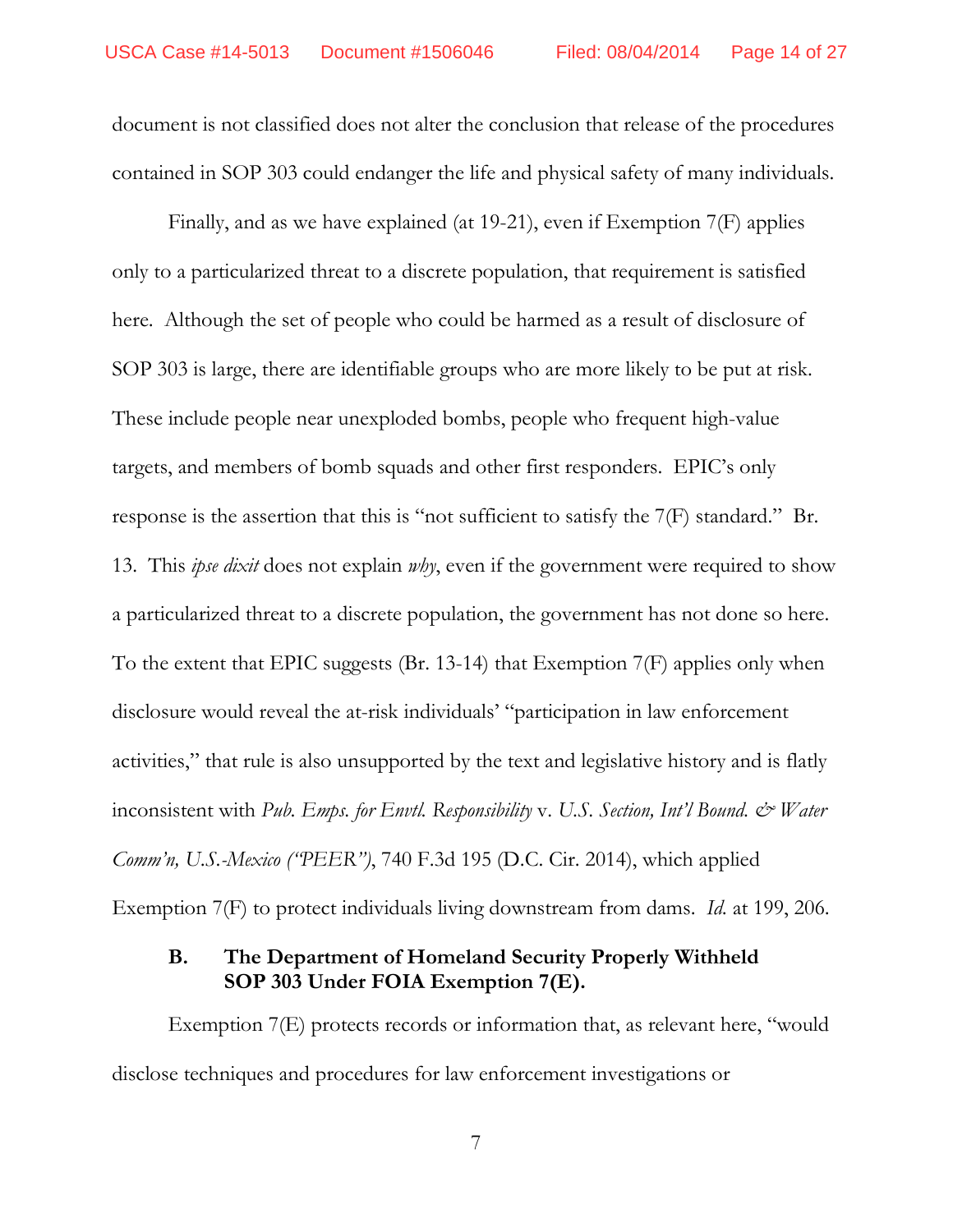prosecutions," 5 U.S.C. § 552(b)(7)(E). As our opening brief explained (at 21-24), this statutory language reflects an intentional choice to shield not only investigative techniques and procedures but also *non*-investigative techniques or procedures, so long as they are for law enforcement investigations or prosecutions.

At places in its brief, EPIC appears to construe Exemption 7(E) as limited to "the process of an inquiry, such as methods of gathering or organizing information." Br. 22-23. That position, however, mistakenly applies the pre-1986 requirement that production would disclose "*investigative* techniques and procedures," 5 U.S.C.  $\S$  552(b)(7)(E) (1982) (emphasis added), rather than the present requirement that production would disclose "techniques and procedures *for* law enforcement investigations," 5 U.S.C. § 552(b)(7)(E) (emphasis added). "When Congress acts to amend a statute," courts "presume it intends its amendment to have real and substantial effect." *Stone* v. *INS*, 514 U.S. 386, 397 (1995). And here, the legislative history confirms that the textual change was meant to accomplish exactly what the text indicates, "to make clear that 'techniques and procedures for law enforcement investigations and prosecutions' can be protected, regardless of whether they are 'investigative' or non-investigative." S. Rep. No. 98-221, at 24 (1983) ("Senate Report").

Elsewhere, EPIC appears to concede (*e.g.,* Br. 25) that Exemption 7(E) encompasses more than solely investigative techniques, but does not explain why procedures for preventing remote detonation of bombs while minimizing disruption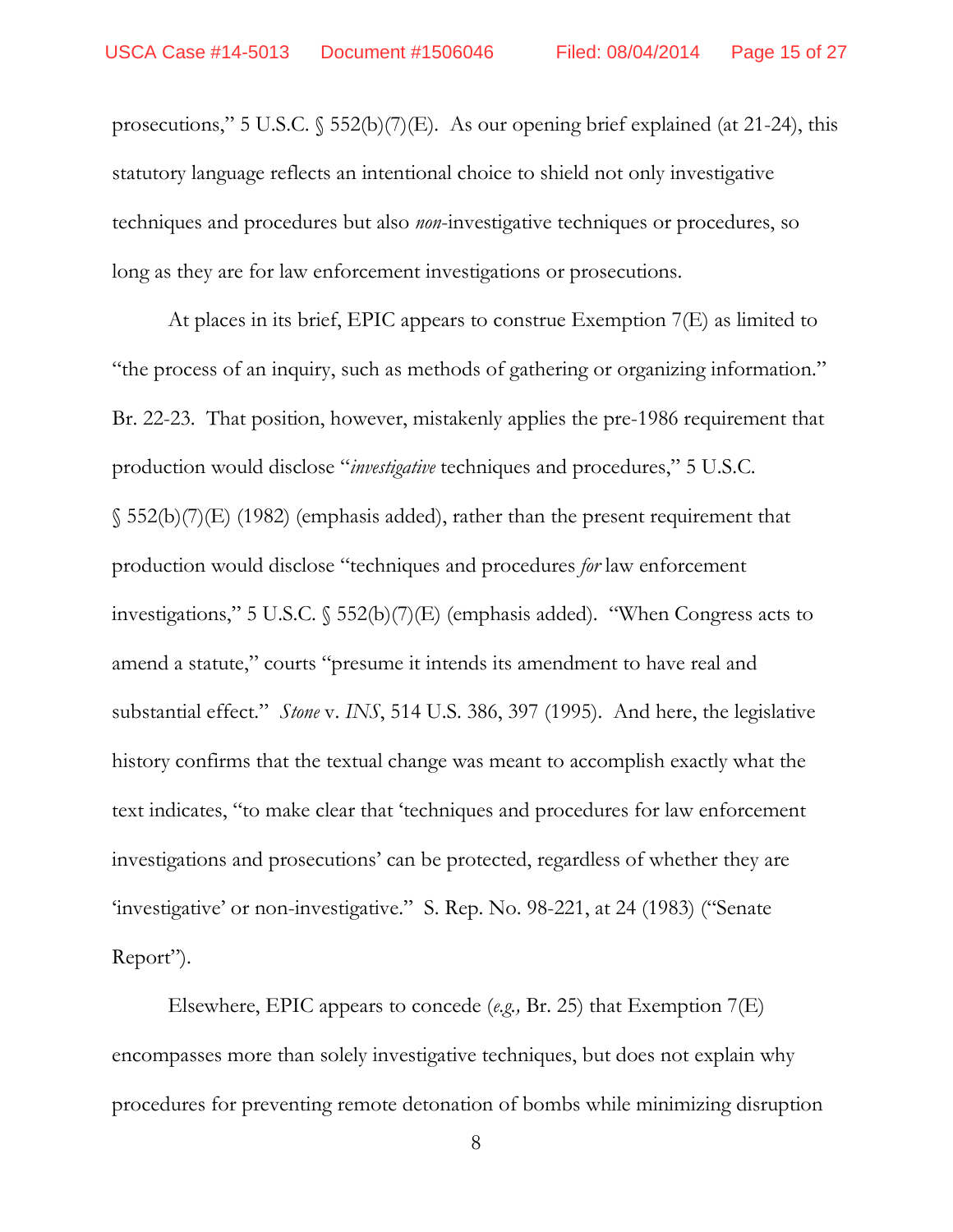to wireless communications such as 911 calls do not constitute techniques or procedures "for law enforcement investigations," 5 U.S.C. § 552(b)(7)(E). EPIC does not dispute that the procedures in SOP 303 apply only when there is a serious threat that will trigger a law enforcement investigation. Choosing whether, when, and where to shut down a cellular network is a logical component of an ongoing investigation triggered by the threat. EPIC also does not appear to dispute that the procedures in SOP 303 directly support such investigations and, indeed, serve investigative functions. Procedures for stopping detonation of bombs not only save innocent lives but also protect first responders investigating the events and witnesses who can offer helpful clues, and preserve valuable physical evidence such as undetonated bombs. These procedures also ensure that first responders such as police bomb squads and arson units can quickly and effectively deploy, and that the public can make wireless calls, including 911 calls.

EPIC appears to urge (Br. 20-21, 26) that the procedures in SOP 303 cannot be "for law enforcement investigations" because they are used to "coordinate" other entities. This argument misses the mark. The steps in SOP 303 are used by federal and state law enforcement agencies and cellular companies to decide whether, when, where, and how to shut down and restore wireless communications during critical emergencies and to execute those decisions. See JA 16-18. And those procedures, in turn, directly support enforcement investigations that may be run by state and/or federal agencies. EPIC's argument ignores the reality that law enforcement often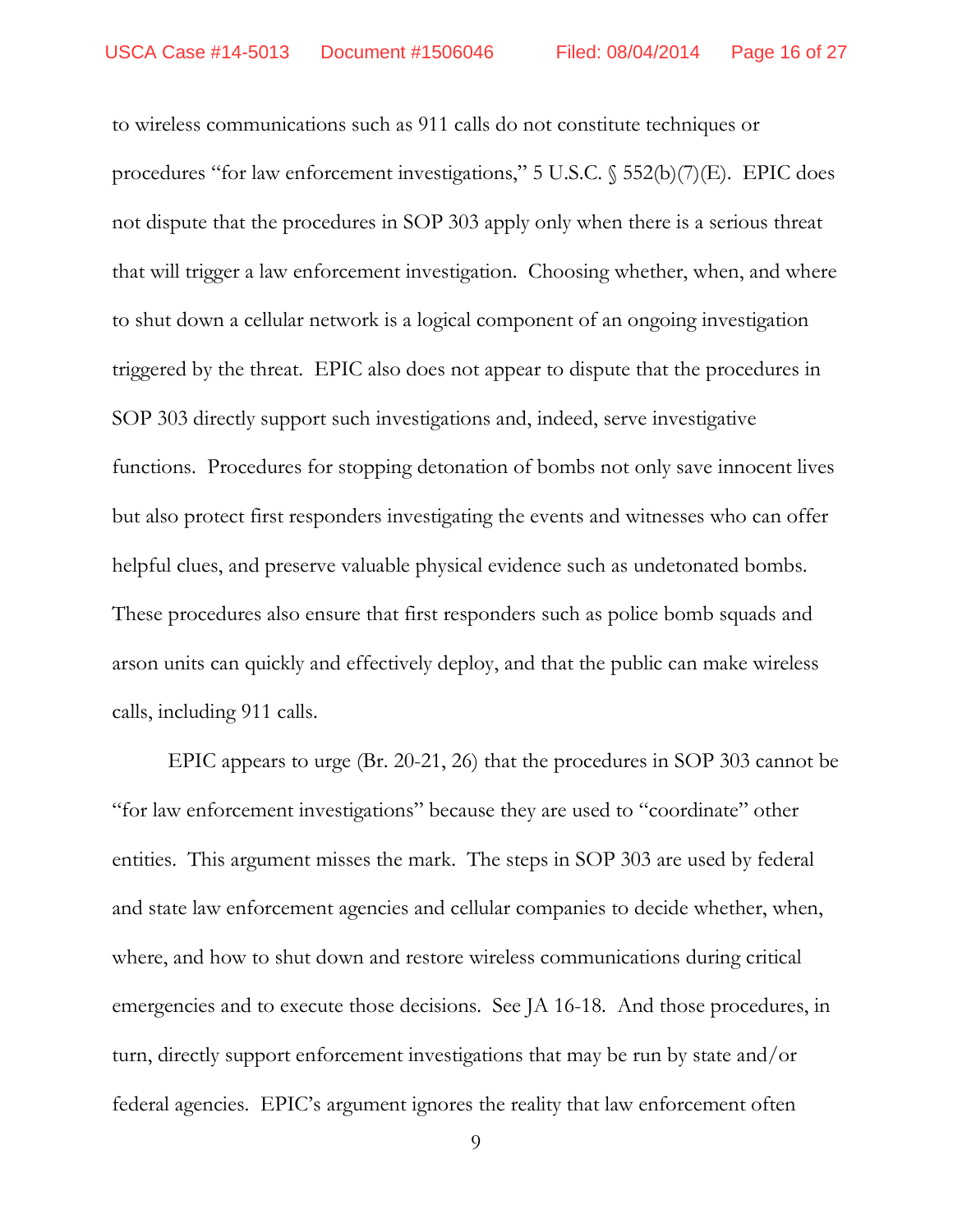involves multiple persons and agencies. Techniques or procedures may be "for law enforcement investigations," 5 U.S.C.  $\S$  552(b)(7)(E), even if used by multiple entities, or created by one entity for another's use.

EPIC posits that the government's interpretation of Exemption 7(E)'s protection for "techniques and procedures for law enforcement investigations" is "boundless." Br. 23. But Exemption 7(E) is bounded by the statutory language: it applies to "records or information compiled for law enforcement purposes," and even then, only when disclosure of such records or information would reveal "techniques and procedures for law enforcement investigations." 5 U.S.C.  $\S$  552(b)(7)(E). This is not a case where "technique[s] might indirectly create conditions conducive to a future investigation." EPIC Br. 23. Rather, as EPIC has not disputed, it is a case where techniques and procedures directly aid in an ongoing investigation. EPIC's assertion that FOIA exemptions should be read narrowly (*ibid.*), must be balanced against Congress's clear intent that FOIA's exemptions be given "meaningful reach and application" in order to protect "legitimate governmental and private interests [that] could be harmed by release of certain types of information." *John Doe Agency* v. *John Doe Corp.*, 493 U.S. 146, 152 (1989) (internal quotation marks omitted); see also *CIA* v. *Sims*, 471 U.S. 159, 166-167 (1985); *FBI* v. *Abramson*, 456 U.S. 615, 630-631 (1982); *Weinberger* v. *Catholic Action*, 454 U.S. 139, 144 -145(1981); *Ctr. for Nat'l Sec. Studies* v. *DOJ*, 331 F.3d 918, 925 (D.C. Cir. 2003).

10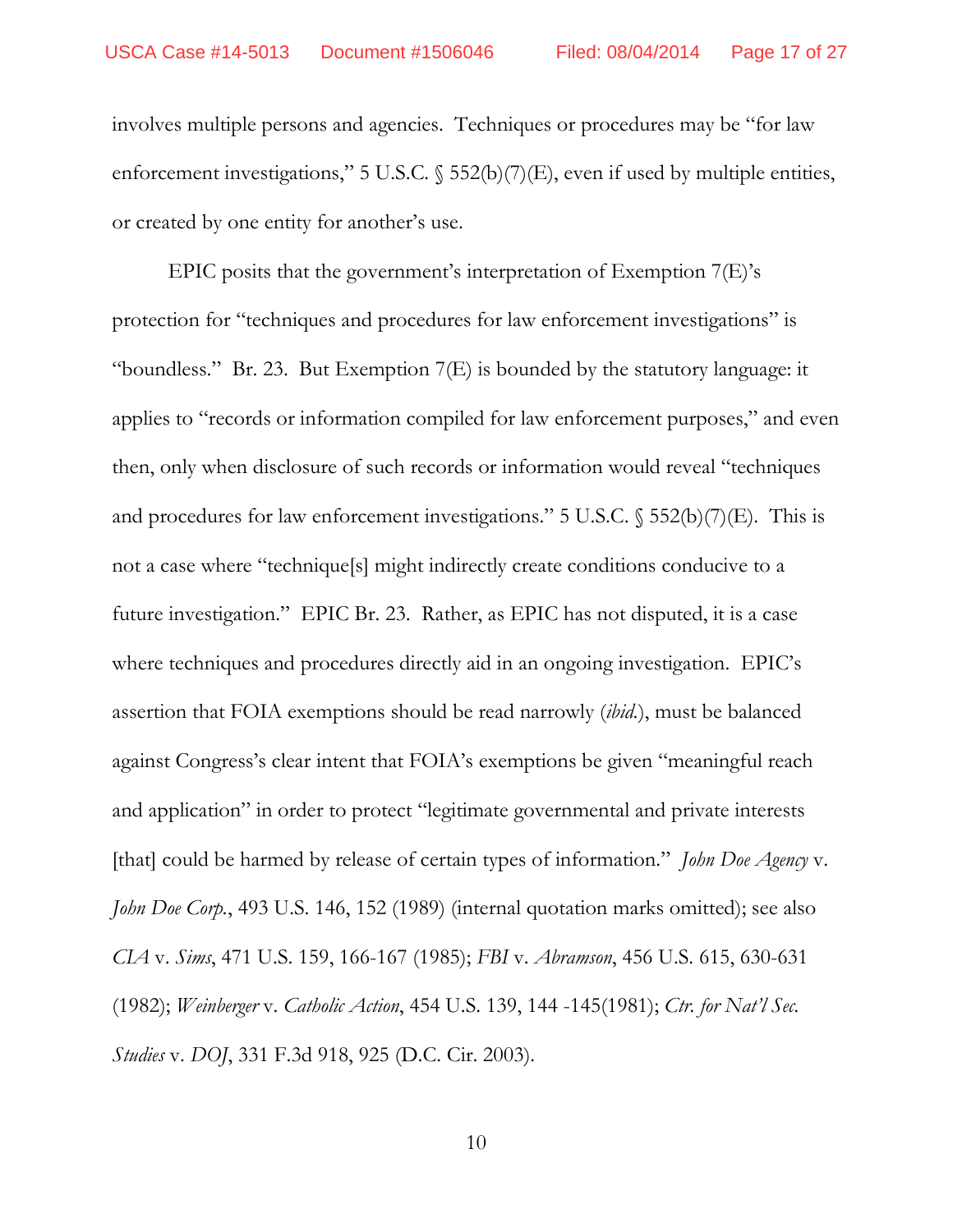Finally, EPIC argues that the government's interpretation of Exemption 7(E) would "render[] other FOIA exemptions superfluous," such as Exemption 7(A)'s protection of records that "could reasonably be expected to interfere with enforcement proceedings." Br. 25 (quoting 5 U.S.C.  $\S$  552(b)(7)(A)). Of course, statutes often contain overlapping protections meant to ensure that there are no critical gaps. That approach makes particular sense when dealing with sensitive law enforcement records. In any event, although there may be some overlap, Exemption 7(E) does not render Exemption 7(A) superfluous. Release of a record that *does not*  contain "techniques and procedures," for example, such as a document identifying confidential sources, nonetheless may "reasonably be expected to interfere with enforcement proceedings," 5 U.S.C.  $\$$  552(b)(7)(A); see, *e.g.*, *NLRB* v. *Robbins Tire*  $\mathcal{O}^*$ *Rubber Co.*, 437 U.S. 214, 236-242 (1978) (witness statements that would reveal identity of sources, thus allowing witness intimidation and deterring cooperation); *Juarez* v. *DOJ*, 518 F.3d 54, 58-59 (D.C. Cir. 2008) (DEA records identifying confidential source and enabling destruction of evidence).

## **C. The Department of Homeland Security Properly Considered Segregability.**

Unable to find any support for the district court's interpretations of Exemptions 7, EPIC now contends (Br. 27-31) that DHS failed properly to segregate non-exempt material under 5 U.S.C. § 552(b).

11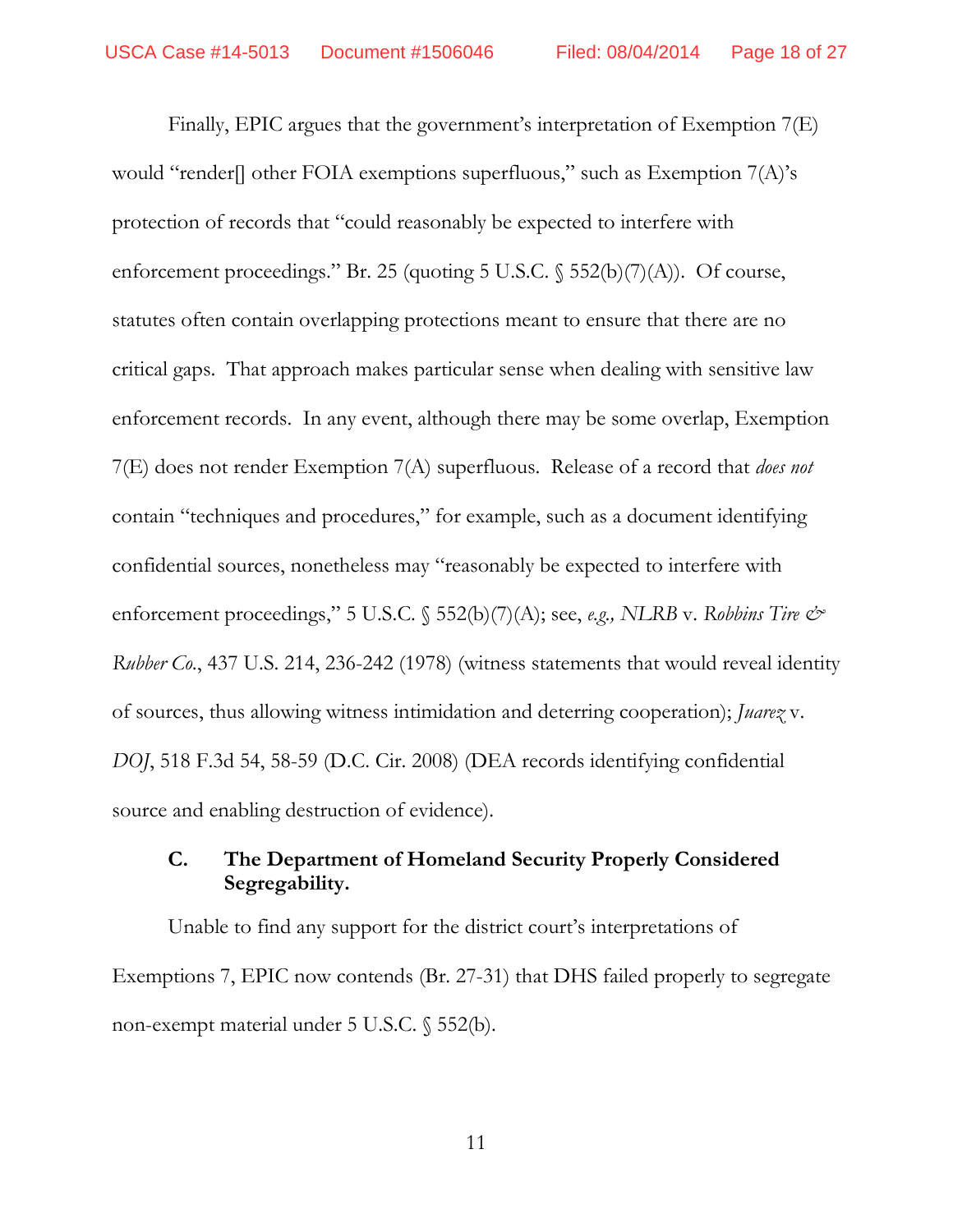The district court did not address this issue, because it held that Exemptions 7(E) and 7(F) are wholly inapplicable. Therefore, this Court need not reach the issue, which can instead be addressed in the first instance by the district court under the correct interpretation of Exemptions 7(E) and 7(F). If this Court reaches the issue, however, DHS has adequately established that it withheld exempt information in SOP 303 and disclosed reasonably segregable portions of the document to EPIC.

"[A]gencies are entitled to a presumption that they complied with their obligation to disclose any reasonably segregable portion of a record." *Boyd* v. *Crim. Div. of the U.S. DOJ,* 475 F.3d 381, 391 (D.C. Cir. 2007). An agency can justify its withholdings by providing a description of the withheld material, in conjunction with a declaration establishing that the agency has reviewed the document and determined that no other information may be released without compromising the withheld material. See *Johnson* v. *Exec. Office for U.S. Att'ys.*, 310 F.3d 771, 776 (D.C. Cir. 2002); *Armstrong* v. *Exec. Office of the President*, 97 F.3d 575, 578-580 (D.C. Cir. 1996).

Here, DHS conducted a segregability review of SOP 303 ( JA 17) and disclosed portions of the document, including the statement of purpose and list of state homeland security offices (with privacy redactions not challenged by EPIC) that would be involved in the process of deciding whether to shut down a wireless network. See SA 1-30. A DHS official explained in a sworn declaration that SOP 303 includes "the pre-determined series of questions that determines if a shutdown is necessary, and the executing protocols related to the implementation of SOP 303,"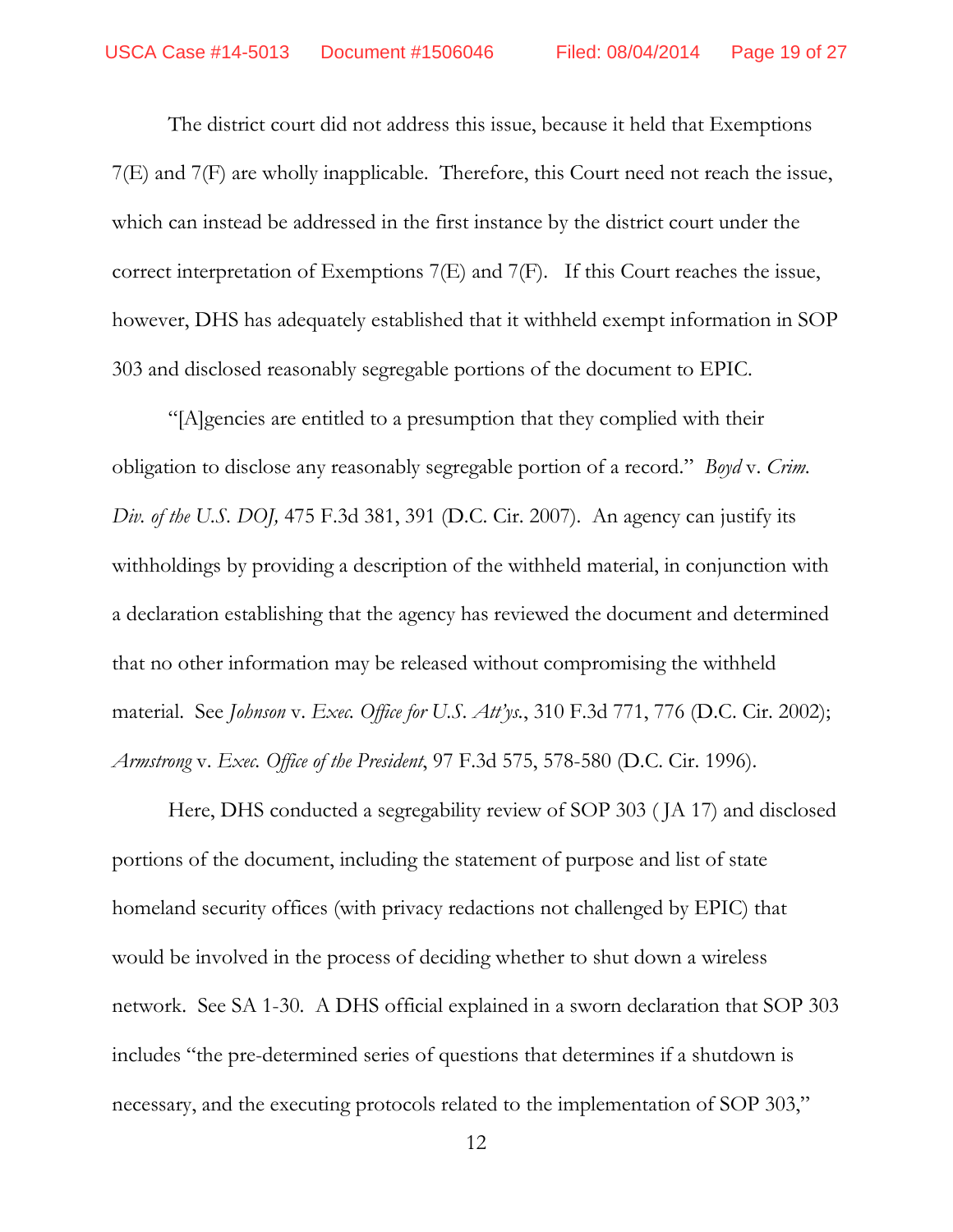that DHS conducted "a review for segregability," and that "[p]ortions of the SOP are being withheld," as relevant here, pursuant to Exemptions 7(E) and 7(F), because they "contain[] security procedures and related information regarding the shutdown of cell phone service during various types of homeland security incidents." JA 17; see JA 18- 19 (expanding on the application of Exemption 7(E) and 7(F) to these procedures). Thus, DHS explained that SOP 303 includes a "protocol for verifying that circumstances exist that would justify shutting down wireless networks" and considering "the inability of first-responders and the public to use wireless phones for calls, including 911 calls" and that SOP 303 includes "a step-by-step process" for then shutting down and restoring wireless networks. JA 18. DHS further explained that disclosure of these procedures "would enable bad actors to circumvent or interfere with a law enforcement strategy designed to prevent activation of improvised explosive devices by providing information about when shutdown procedures are used and how a shutdown is executed." JA 18-19; accord JA 19. This explanation adequately supports withholding of the relevant portions of SOP 303, and EPIC cannot overcome the applicable presumption of good faith simply by observing (Br. 28-29) that DHS redacted much of the part of SOP 303 containing substantive procedures.

EPIC also contends (Br. 29-30) that, even if portions of SOP 303 were properly withheld, the "predetermined shutdown questions contained within SOP 303" must be disclosed because they "are plainly not law enforcement techniques."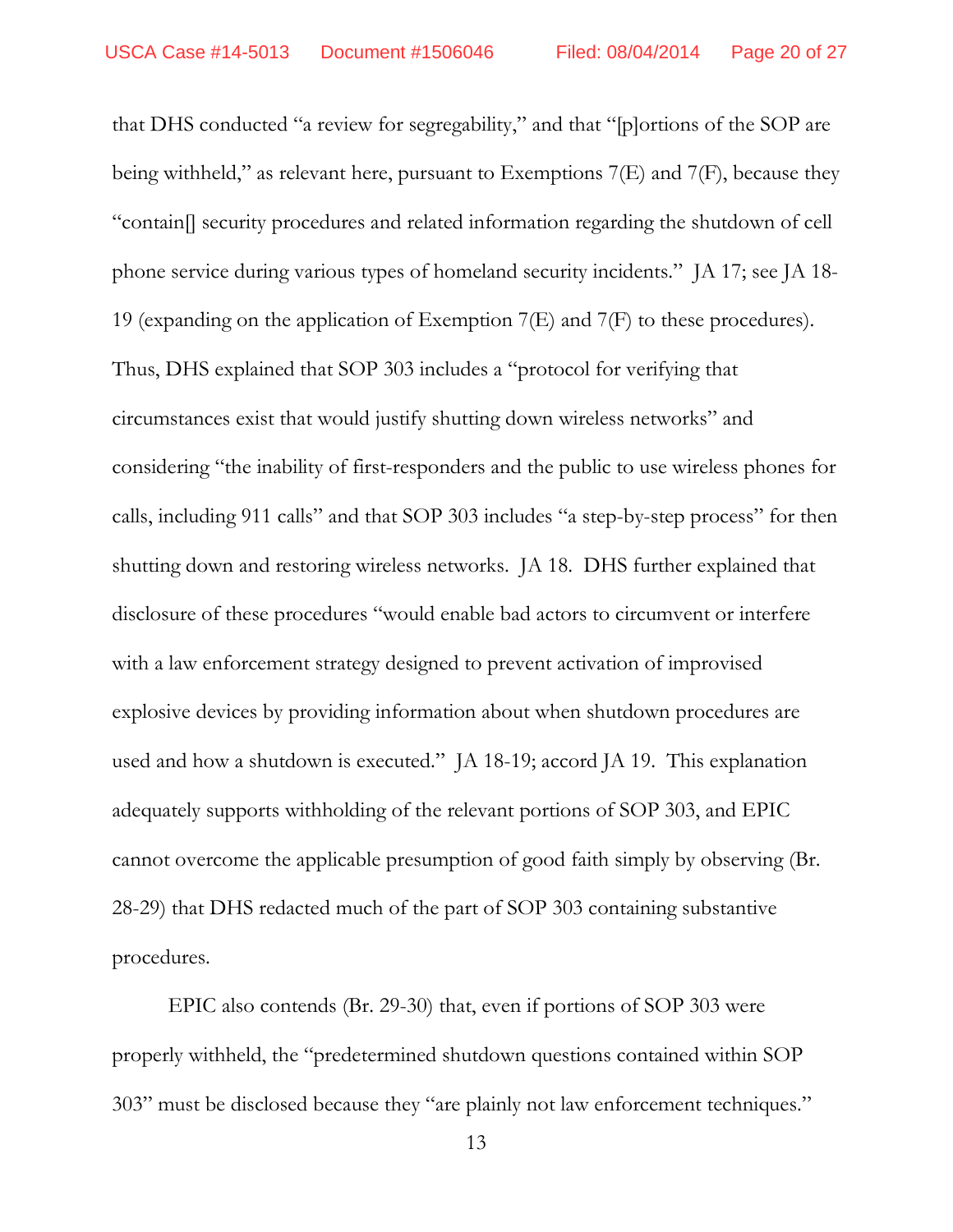As an initial matter, EPIC's argument about "law enforcement techniques" implicates only Exemption 7(E), not Exemption 7(F), which also provides a basis for withholding the redacted procedures. But EPIC's argument also fails under Exemption 7(E), because it rests on an unsupportable distinction between the questions that determine if a shutdown is necessary, and the "procedures" or "techniques" for making that determination. The "pre-determined series of questions that determines if a shutdown is necessary" (JA 17) is a series of steps for determining whether "circumstances exist that would justify shutting down wireless networks," and considering effects "such as the inability of first-responders and the public to use wireless phones for calls, including 911 calls." JA 18; *see Webster's Third New International Dictionary* 1807 (1993) (defining "procedure" as "a particular way of doing or going about the accomplishment of something"). A series of questions that must be considered to determine if a shutdown should occur is also a technique for making that decision and thus for preventing remote activation of explosives and balancing other effects of a shutdown. See *id.* at 2348 (defining "technique" as "a technical method of accomplishing a desired aim").

EPIC also argues (Br. 30) that the government has not made an adequate showing of harm by demonstrating that "disclosure would allow bad actors to evade, defeat, or otherwise circumvent" techniques or procedures for law enforcement investigations. EPIC's argument, however, rests on a portion of Exemption 7(E) that protects information the disclosure of which "would disclose guidelines for law

14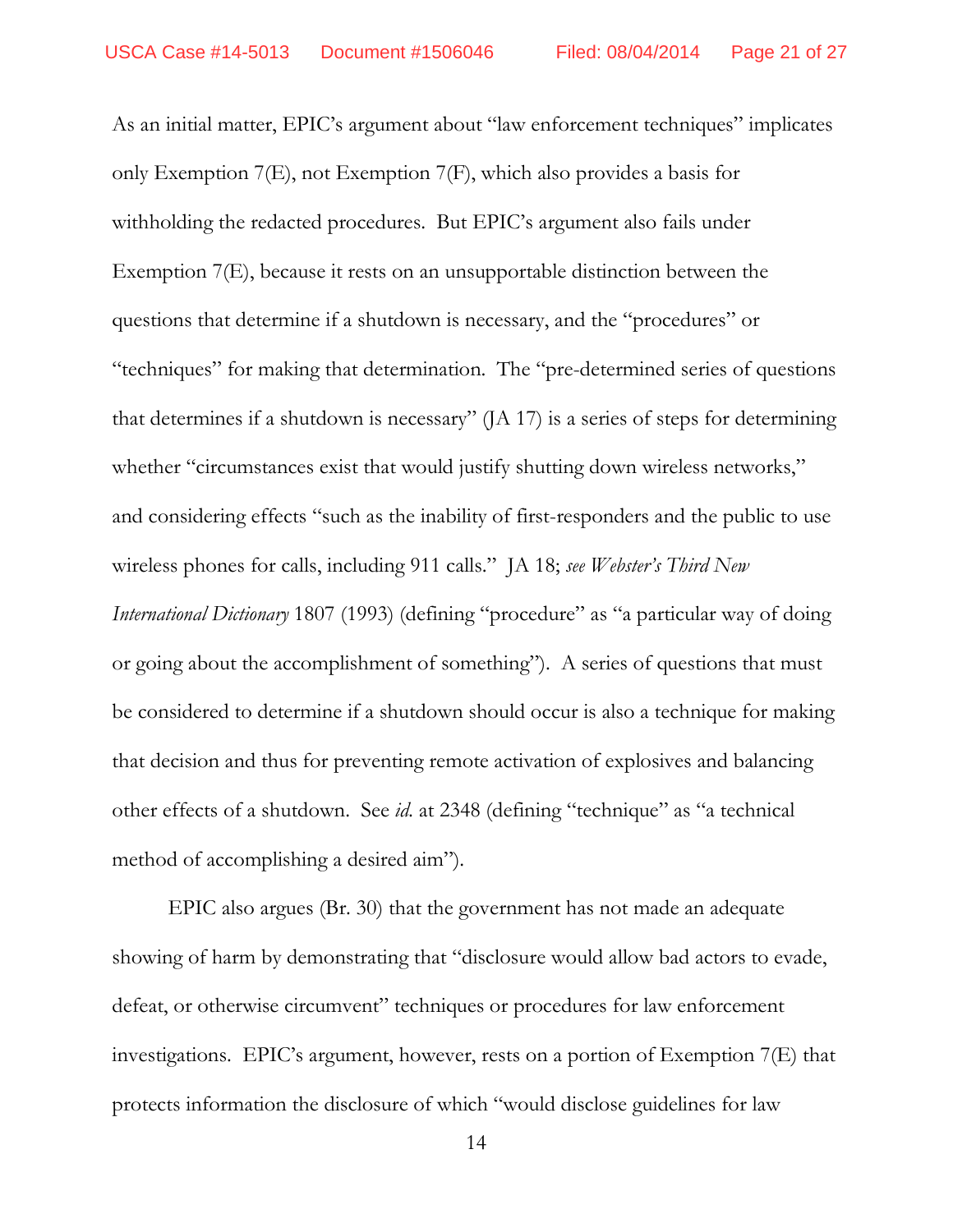enforcement investigations or prosecutions if such disclosure could reasonably be expected to risk circumvention of the law," 5 U.S.C.  $\S$  552(b)(7)(E). The government did not rely on that portion of Exemption 7(E), instead invoking an earlier part of Exemption 7(E) that shields records that "would disclose techniques and procedures for law enforcement investigations or prosecutions," 5 U.S.C.  $\$$  552(b)(7)(E).

To the extent that EPIC asserts that disclosure of techniques and procedures must also be reasonably expected to risk circumvention of the law, this misunderstands the text. Under the "rule of the last antecedent," a "limiting clause or phrase" ordinarily should "be read as modifying only the noun or phrase that it immediately follows." *Barnhart* v. *Thomas,* 540 U.S. 20, 26 (2003).Thus, the condition in the second clause in Exemption 7(E) that "disclosure could reasonably be expected to risk circumvention of the law" applies only to disclosure of "guidelines for law enforcement investigations or prosecutions." The sentence structure confirms this conclusion. Exemption 7(E) applies when disclosure "*would disclose* techniques and procedures for law enforcement investigations or prosecutions, *or would disclose* guidelines for law enforcement investigations or prosecutions if such disclosure could reasonably be expected to risk circumvention of the law."  $5$  U.S.C.  $\$$   $552(b)(7)(E)$ (emphases added). By separating the two clauses in Exemption 7(E) with a single comma and the disjunctive "or," and by repeating the phrase "would disclose" at the beginning of each clause, Congress made clear the stand-alone character of each clause and that the circumvention standard applies only to the second clause. See also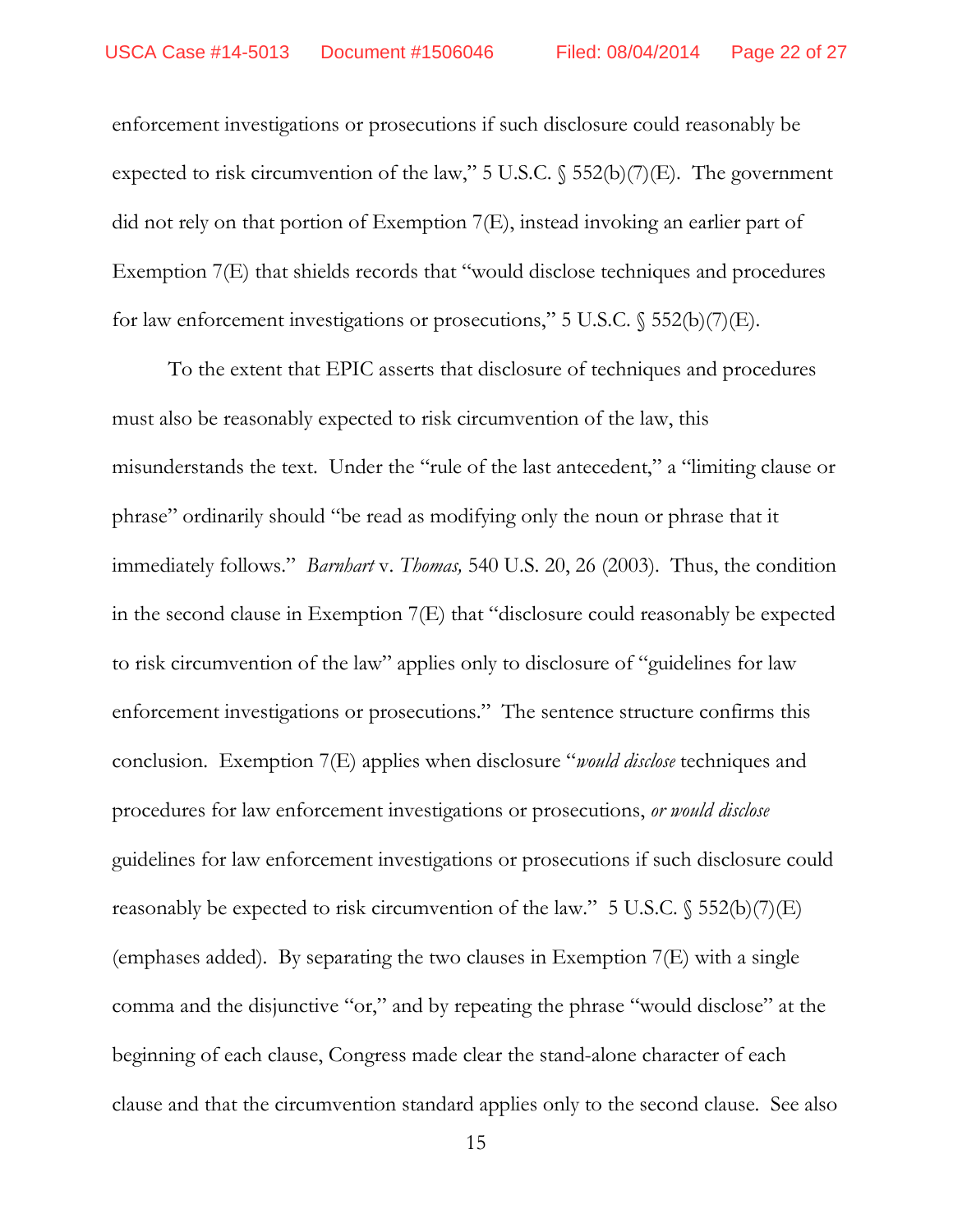$\overline{a}$ 

*Allard K. Lowenstein Int'l Human Rights Project* v. *DHS*, 626 F.3d 678, 681-682 (2d Cir. 2010).

If there were any doubt, the drafting history further confirms this conclusion. The second clause in Exemption 7(E)—exempting records or information that "would disclose guidelines for law enforcement investigations or prosecutions if such disclosure could reasonably be expected to risk circumvention of the law"—was added by Congress later in time as a single unit "to address some confusion created by . . . *Jordan* v. *U.S. Dept. of Justice*, 591 F.2d 753 (D.C. Cir. 1978)." Senate Report 25; see U.S. Dep't of Justice, *Attorney General's Memorandum on the 1986 Amendments to the Freedom of Information Act* 16 (1987) (describing "Exemption 7(E)'s entirely new second clause" as a "distinct new provision" that overrules *Jordan*); *id.* at 16 n.27 (confirming that the "first clause of Exemption 7(E)"— the "'technique and procedure' protection" —"is such that it does not require any particular determination of 'harm'"). Like the text, the drafting history thus shows that the two clauses are distinct and that the circumvention standard in the second clause is inapplicable to the  $first.<sup>1</sup>$  $first.<sup>1</sup>$  $first.<sup>1</sup>$ 

<span id="page-22-0"></span><sup>&</sup>lt;sup>1</sup> In *Blackwell* v. *FBI*, 646 F.3d 37 (D.C. Cir. 2011), this Court analyzed the possibility of circumvention for records containing techniques and procedures. See *id.*  at 41-42; cf. *PEER*, 740 F.3d at 204 n.4. But the Court did not address whether the circumvention requirement modifies both phrases in Exemption 7(E). See *Blackwell*, 646 F.3d at 41-42. That is so because the issue was not presented. The parties discussed together the "risk circumvention" requirements of the now-abrogated "high 2" exemption and Exemption 7(E) and argued primarily about whether there was a *Continued on next page.*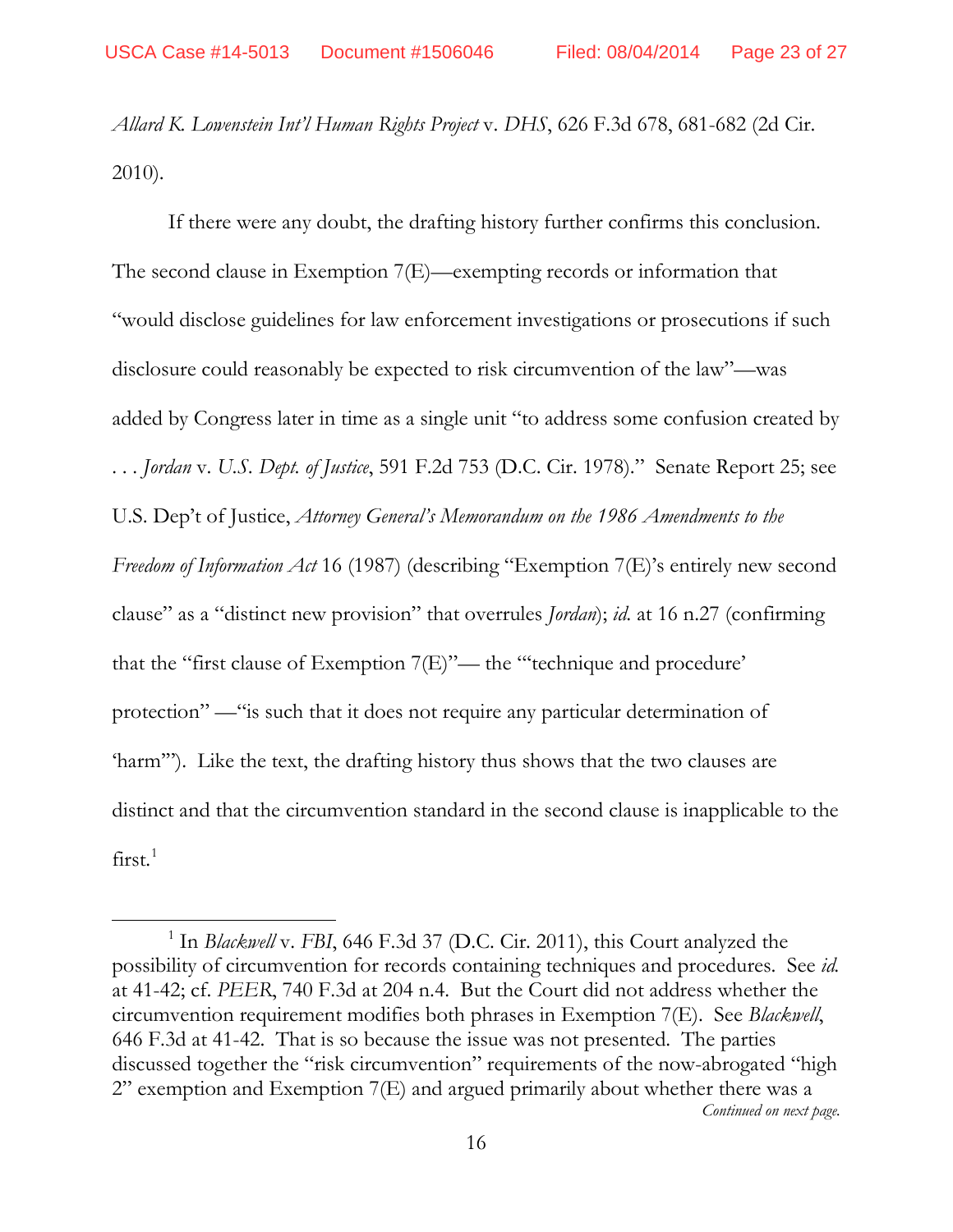Moreover, even if a "risk circumvention" requirement applied, it would be easily met. See *PEER*, 740 F.3d at 205 (holding that requirement sets a "low bar"); *Mayer Brown LLP* v. *IRS*, 562 F.3d 1190, 1193 (D.C. Cir. 2009) (explaining the standard). If a bad actor had "information about when shutdown procedures are used and how a shutdown is executed," he could "circumvent or interfere" with that strategy. JA 18-19. EPIC posits that the list of pre-determined questions would not be sufficient in itself "for 'bad actors to insert themselves into the process of shutting down or reactivating wireless networks.'" Br. 31 (quoting JA 19). Directly inserting oneself into a shutdown or restoration, however, is only one example offered by DHS of the ways that the withheld material could be used to circumvent or interfere with this procedure for preventing the triggering of explosive devices. See JA 19 (disclosure "would, *e.g.*, enable bad actors to insert themselves into the process"). Moreover, there is no requirement that withheld information be sufficient in itself to allow circumvention, only that it could pose a reasonable risk of circumvention. See *Mayer Brown*, LLP, 562 F.2d at 1193. (Likewise, if EPIC intends to challenge the

risk of circumvention. See Brief for Appellant, 2010 WL 6368289, at \*37-40, No. 10- 5072; Brief of Appellee, 2010 WL 6368288, at \*30-36; Reply Brief, 2011 WL 2446101, at \*29-32. Indeed, the appellant's description of the applicable standard for Exemption 7(E) appeared to contemplate that the circumvention requirement applies only to guidelines and not to procedures or techniques. See Brief for Appellant, 2010 WL 6368289, at \*39 ("[F]or Exemption 7(E) to apply, the information in question must either (1) reveal a law enforcement technique that is generally unknown to the public, or (2) disclose law enforcement guidelines that could reasonabl[y] be expected to risk circumvention of the law.").

 $\overline{a}$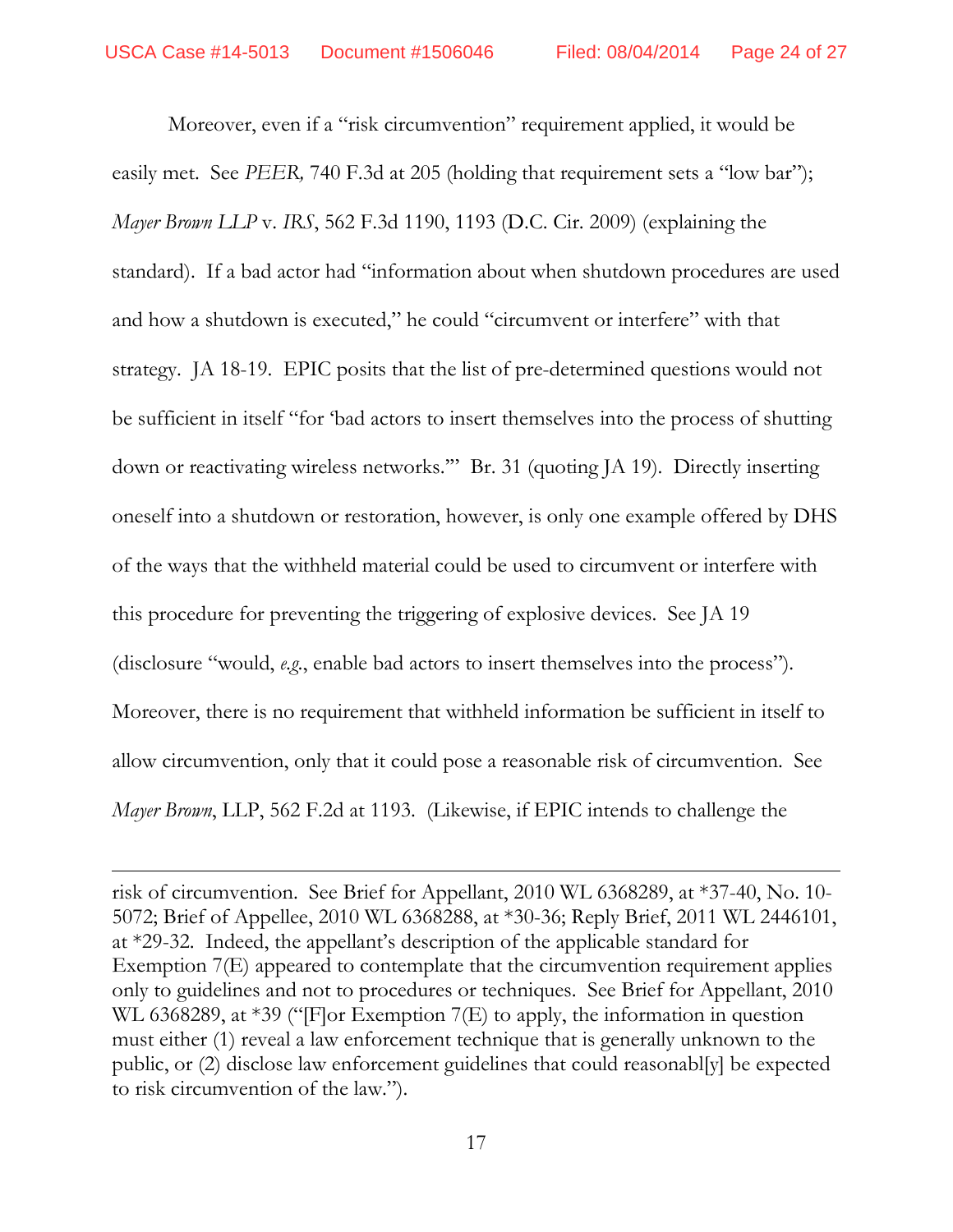applicability of Exemption 7(F), the question is whether release "*could reasonably be expected* to endanger.") DHS reasonably concluded that disclosure about "when shutdown procedures are used and how a shutdown is executed" would allow a bad actor to "circumvent or interfere" with the government's method of addressing these critical threats. JA 18-19.

If the Court believes that this issue requires further consideration, however, the matter should be remanded to the district court to consider in the first instance.

### **CONCLUSION**

The judgment of the district court should be reversed.

Respectfully submitted,

STUART F. DELERY  *Assistant Attorney General*

 RONALD C. MACHEN, JR.  *United States Attorney*

## SHARON SWINGLE

*/s/ Adam Jed*  ADAM C. JED (202) 514-8280  *Attorneys, Appellate Staff Civil Division, Room 7240 U.S. Department of Justice 950 Pennsylvania Ave., N.W. Washington, DC 20530*

AUGUST 2014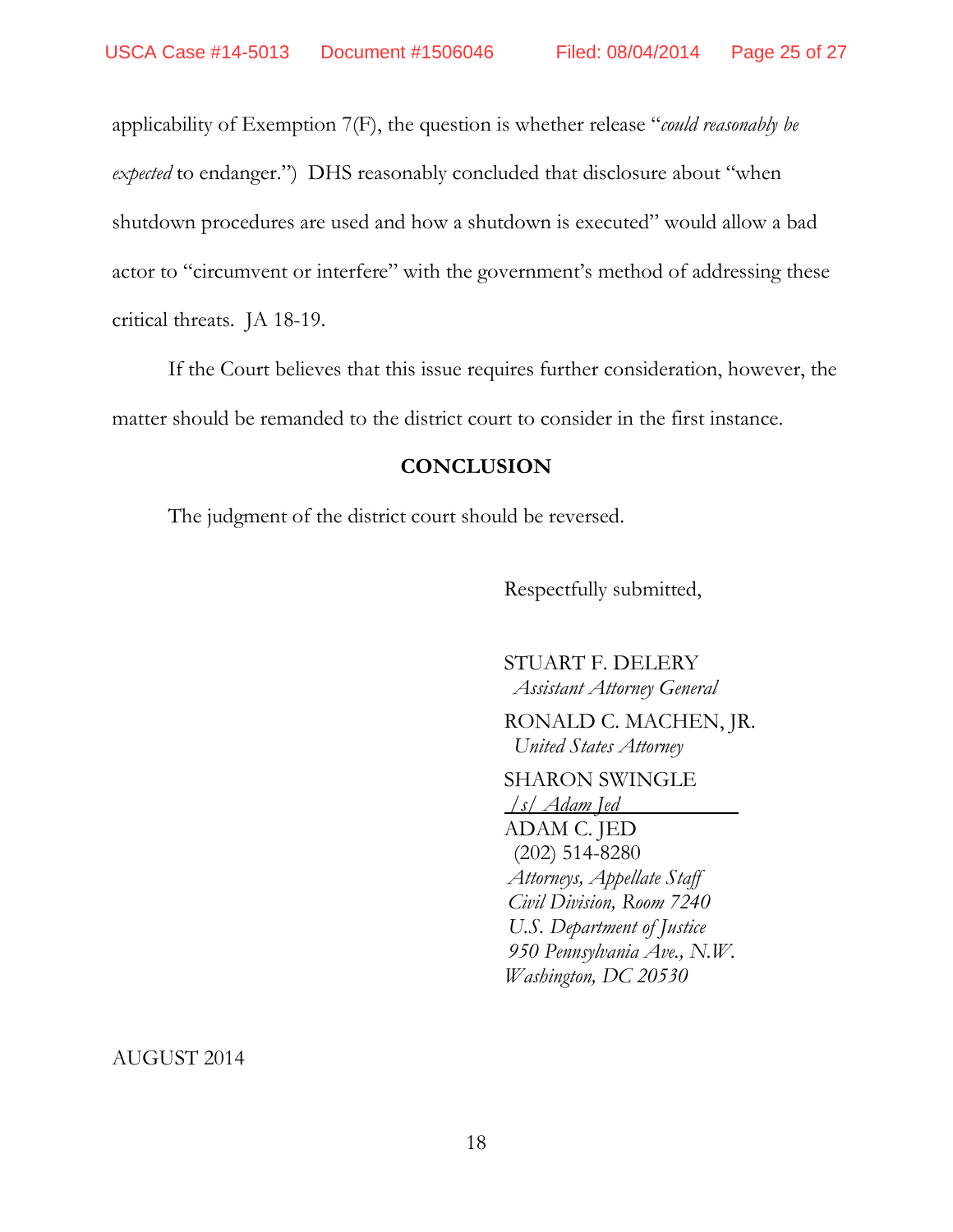# **CERTIFICATE OF COMPLIANCE WITH FEDERAL RULE OF APPELLATE PROCEDURE 32(a)**

I hereby certify that this brief complies with the requirements of Fed. R. App. P. 32(a)(5) and (6) because it has been prepared in 14-point Garamond, a proportionally spaced font. I further certify that this brief complies with the typevolume limitation of Fed. R. App. P. 32(a)(7)(B) because it contains 4,386 words, excluding the parts of the brief exempted under Rule  $32(a)(7)(B)(iii)$ , according to the count of Microsoft Word.

*/s/ Adam Jed*

Adam C. Jed